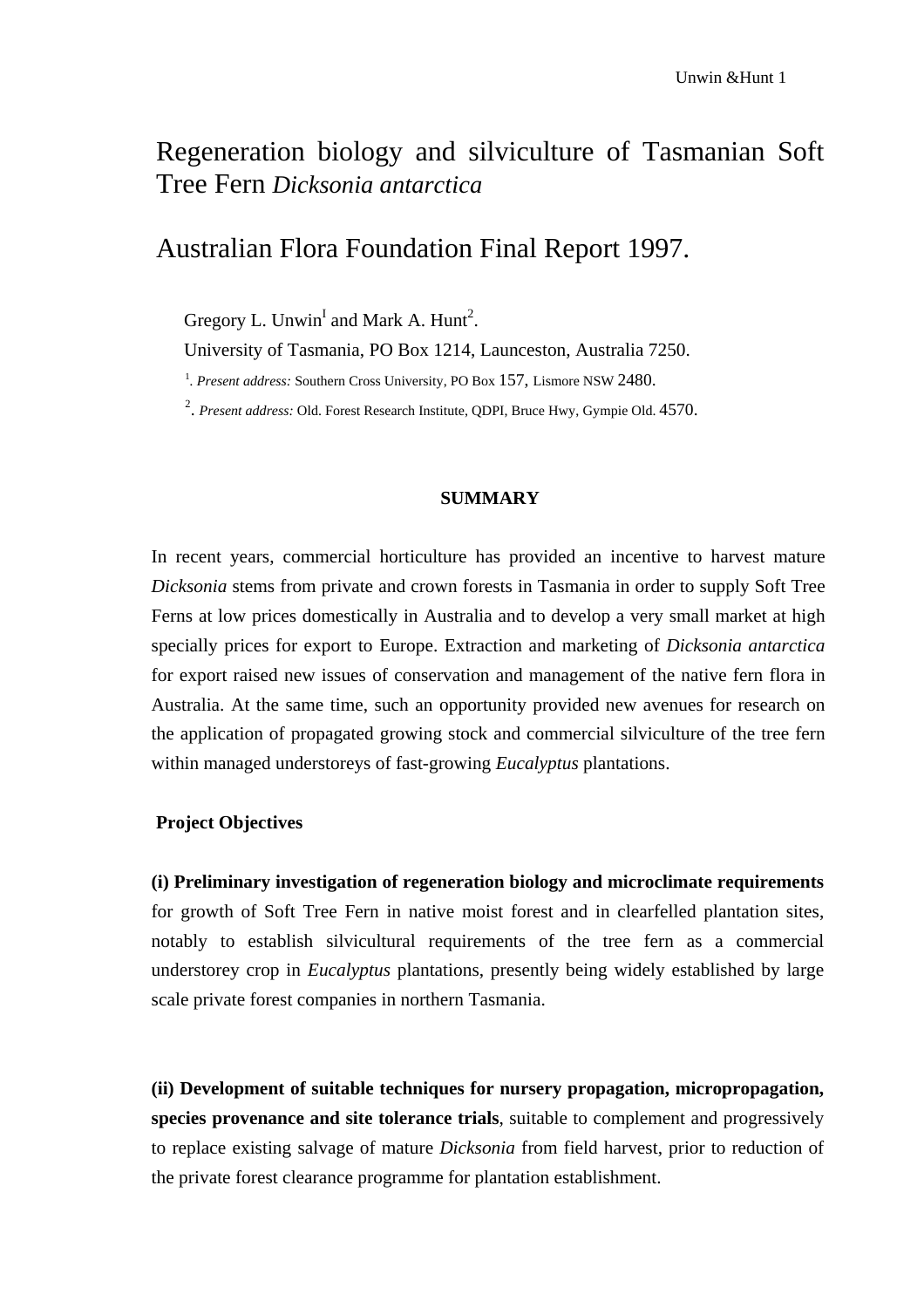**(iii) Initial silvicultural trials of** *Dicksonia* **as an undercrop,** specifically to place nursery stock of spore-propagated *Dicksonia* in young *Eucalyptus nitens* plantations of northern Tas.

#### **Achievements**

The project was proposed as a three year investigation with the above objectives. The Flora Foundation, RIRDC and Ausfern Pty Ltd. have supported this project financially and in kind for the first two years (1995 and 1996) with results as reported herein. The work continued as a limited holding operation during 1997 without funding. Continuation of comparative studies in Australian tree fern species, including *Dicksonia antarctica,*  has now been approved by way of a commencement research grant with Southern Cross University, Lismore NSW, with an offer of \$5000 which will allow silvicultural trials of this and similar species to proceed during 1998 and beyond.

Flora Foundation support for the investigation to date has also resulted in interest being expressed by forest ecologists in State Forestry Commissions. Research scientists consider the tree ferns may have application as possible indicator species in developing suitable criteria for maintaining and monitoring ecologically sustainable forest management practices (ESFM). The following report is based on progress reports, publications and commercial information produced by the authors during the course of this investigation. The report accounts for two years of investigation, as supported by the Flora Foundation and RIRDC. The following achievements are listed as milestones against the original objectives shown above.

### **Objective 1. Regeneration biology and microclimate requirements**

**(a) Completion of ecophysiological studies of** *Dicksonia antarctica* (particularly in relation to photosynthesis and frond water relations);

(b) **Analysis and preparation of these results** for further publication and communication in scientific journals, international research groups and the popular horticultural press;

#### **Objective 2. Propagation techniques**

(a) **Training of a graduate student in developing techniques for micropropagation** of *Dicksonia* from field-collected spores and experimental callus culture;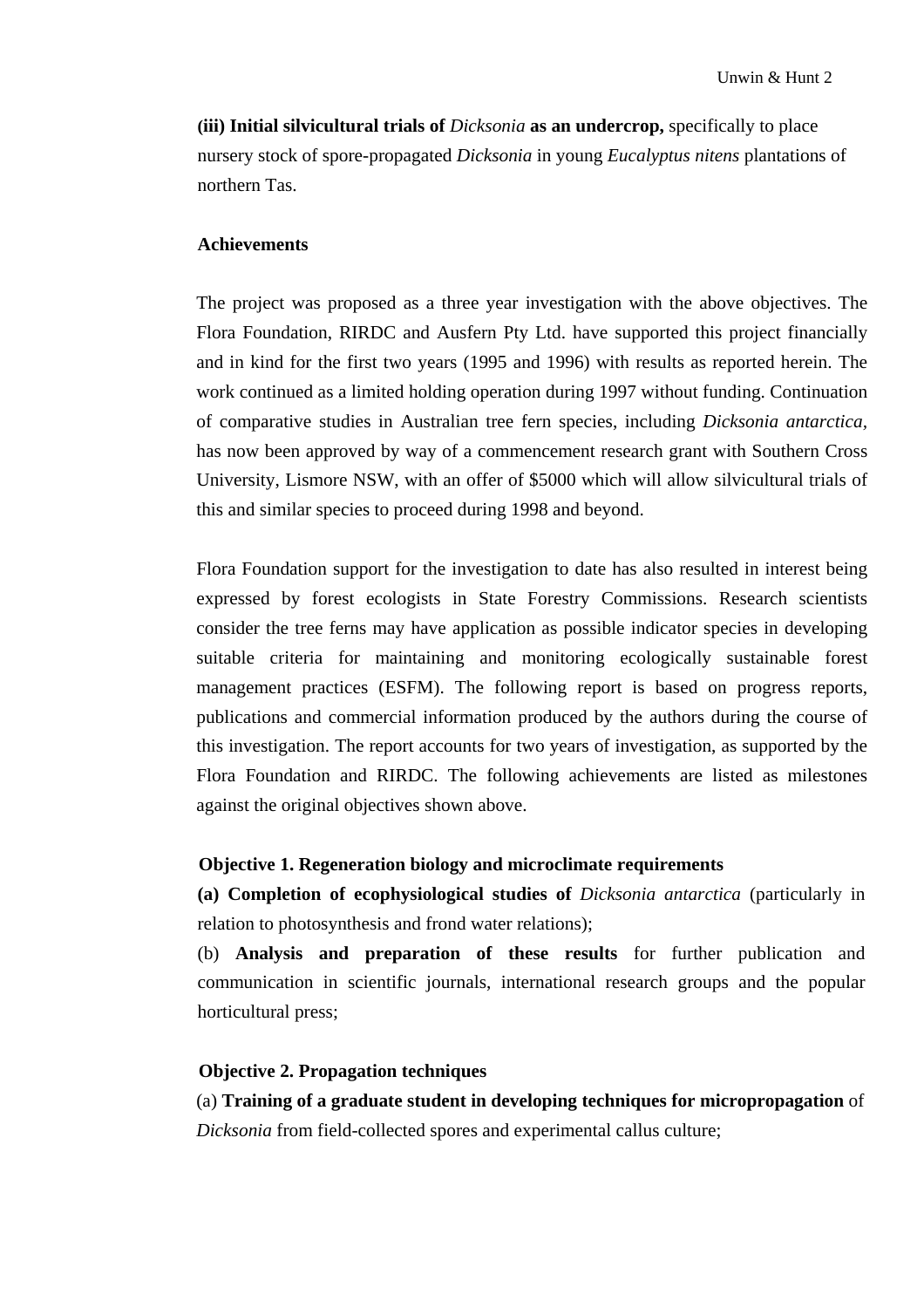#### **Objective 3. Initial silvicultural trials of** *Dicksonia* **as an undercrop**

(a) Establishing a working relationship with local nursery and plantation industries, purchasing, managing fern stock for outplanting; and

(b) Designing trials for **silvicultural underplanting of the tree fern beneath a young**  *Eucalyptus nitens* **canopy** in a moist plantation site of northeast Tasmania (for underplanting mid-1998).

With due credit to the Flora Foundation, the results of this work have also been communicated among our research peers in Europe (Univ. of Edinburgh and British Pteridologists Society) and in the popular horticultural press in Australia (Australian Horticulture, Nov. 1996 and The Examiner newspaper, Launceston, April 1996). As well as hosting a fern visit by European tree fern specialist A. Wardlaw (Univ. of Glasgow) and the renowned plant physiologist RGS Bidwell in April 1996, the researchers have been invited to return to the British Pteridologists Society, London in the year 2000 to present the results of continuing silvicultural investigations of the tree fern species in proposed underplanting trials beneath fast-growing eucalypt plantations.

The Flora Foundation / RIRDC support of these investigations during 1995 and 1996 has been instrumental in developing international interest in a continuing tree fern research programme for future years (proposed and now accepted by way of Internal Research Grant, Southern Cross University for 1998). Even though financially limited in scale, the work has allowed the investigators to bring international attention to the prospect of cultivating and managing propagated tree fern populations silviculturally for an expanding world horticultural interest in Australian native ferns. The concept of actually raising and managing tree fern stocks for horticulture beneath rapidly expanding eucalypt plantations or disturbed farm forests, rather than simply exploiting or salvaging native populations for domestic or export sales, is somewhat new to Australian tree fern management (or our lack thereof). The Flora Foundation support for this research has enabled the investigators to focus international attention on tree fern conservation management with a degree of scientific authority hitherto lacking in the domestic horticultural trade among such species.

As outlined in the Project Proposal (16.5.94), our investigation of regeneration biology and microclimate requirements of the species is ultimately directed towards improved conservation of the Soft Tree Fern in eastern Australia, including assessment of opportunities for its silvicultural management in disturbed native forests and eucalypt plantations. Hence during 1995 and 1996, our *Dicksonia* studies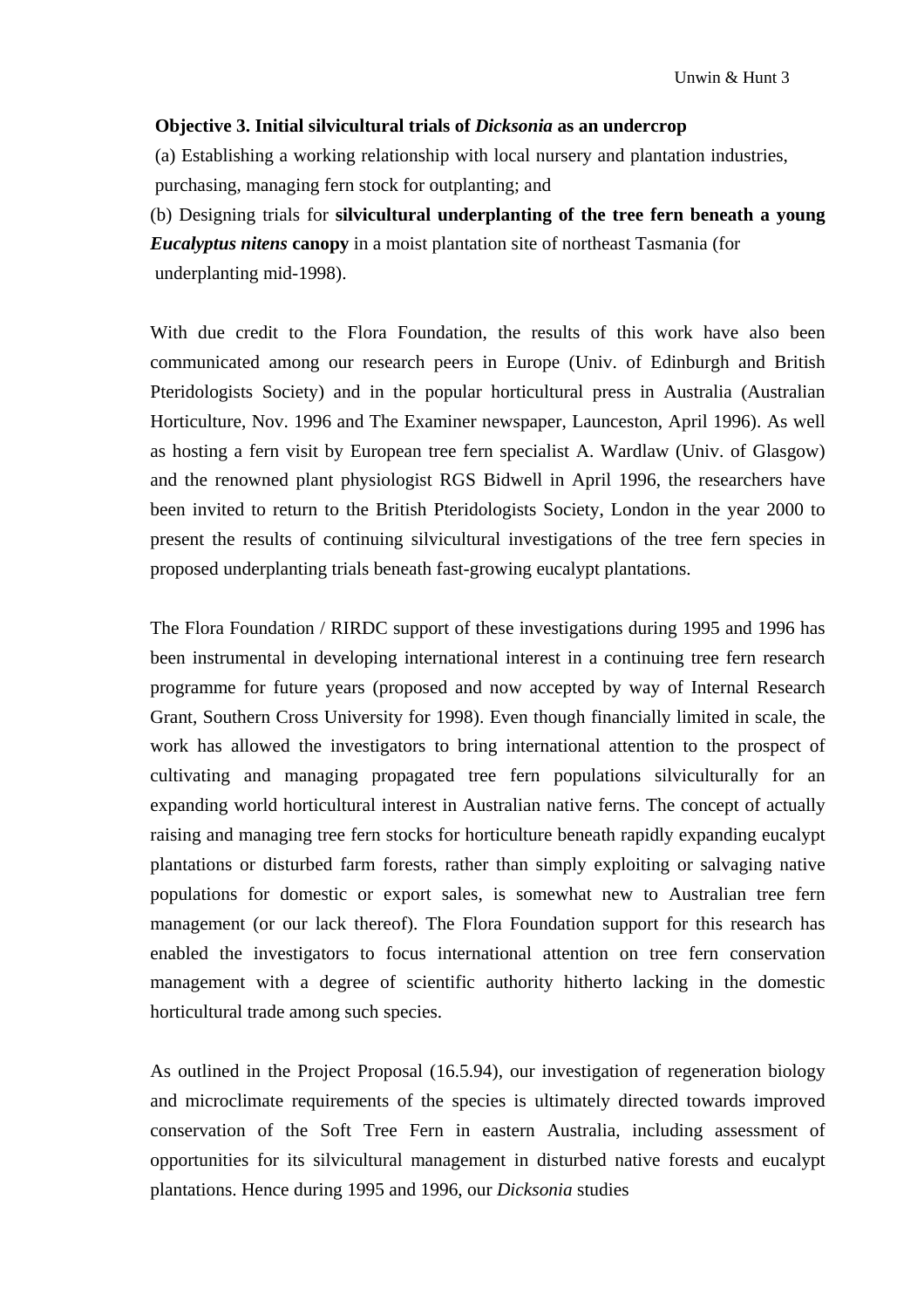have developed along two lines of investigation, both of which have involved a training component among graduates of Applied Biology at University of Tasmania:

(a) The ecophysiology of the species regenerating in eucalypt plantation forest understoreys (following from a successful invitation made to a B.App.Sci. (Hons.) student in 1994), and

(b) The development and training of techniques for micropropagation of the tree fern in controlled sterile conditions (undertaken by another student as part of a Grad. Dip. in Agricultural Science (Horticulture)).

The two lines of investigation were linked by the common objective of future propagation of the species for commercial horticulture, taking advantage of shaded understorey environments in forest plantations, in moist uplands of northeast Tasmania. Accordingly, the principal investigators have now established a secure partnership with a large prominent forest nursery in northern Tasmania (Mr J. Nicholson of Woodlea Forest Nursery via Scottsdale, Tas.) who is now providing in-kind assistance in the form of shadehouse maintenance of planting stock and well managed field sites for continuing stage 3 of the project (above), i.e. underplanting of *Dicksonia antarctica,* beneath young eucalypt plantations, during 1998.

In moist forest sites of northern Tasmania. present rate of *Eucalyptus* plantation establishment by large private corporations varies from  $3500 - 4500$  ha an<sup>-1</sup>, depending on seasonal and operational conditions. This rate of conversion is set to treble as national goals of the proposed 2020 Vision programme are delivered in Tasmania. Additionally, tree growers on smaller family-owned farm properties are becoming increasingly well organised towards sustainable harvest and export of forest products from their collective forest estate. Tree Growers Cooperatives and the T17GA Farmwood Association in northern Tasmania are committed to optimal and sustainable long-term use of forest products from their farms, as a means to diversify and balance their agricultural operations, both financially and ecologically. The scale of farm forest development is ideally suited to improving productivity through small scale plantations and enrichment of disturbed native forest woodlots. Accordingly, there is particular interest in the next stage of the project, namely the design and development of experimental dual crop silvicultural systems for *Dicksonia* beneath young eucalypt plantations, planned to continue with the support of Southern Cross University research funding during 1998.

Results to date suggest that light, moisture and nutrient requirements of *Dicksonia antarctica* can be provided adequately in plantation forest understoreys or beneath disturbed native forests, without compromising either the productivity of the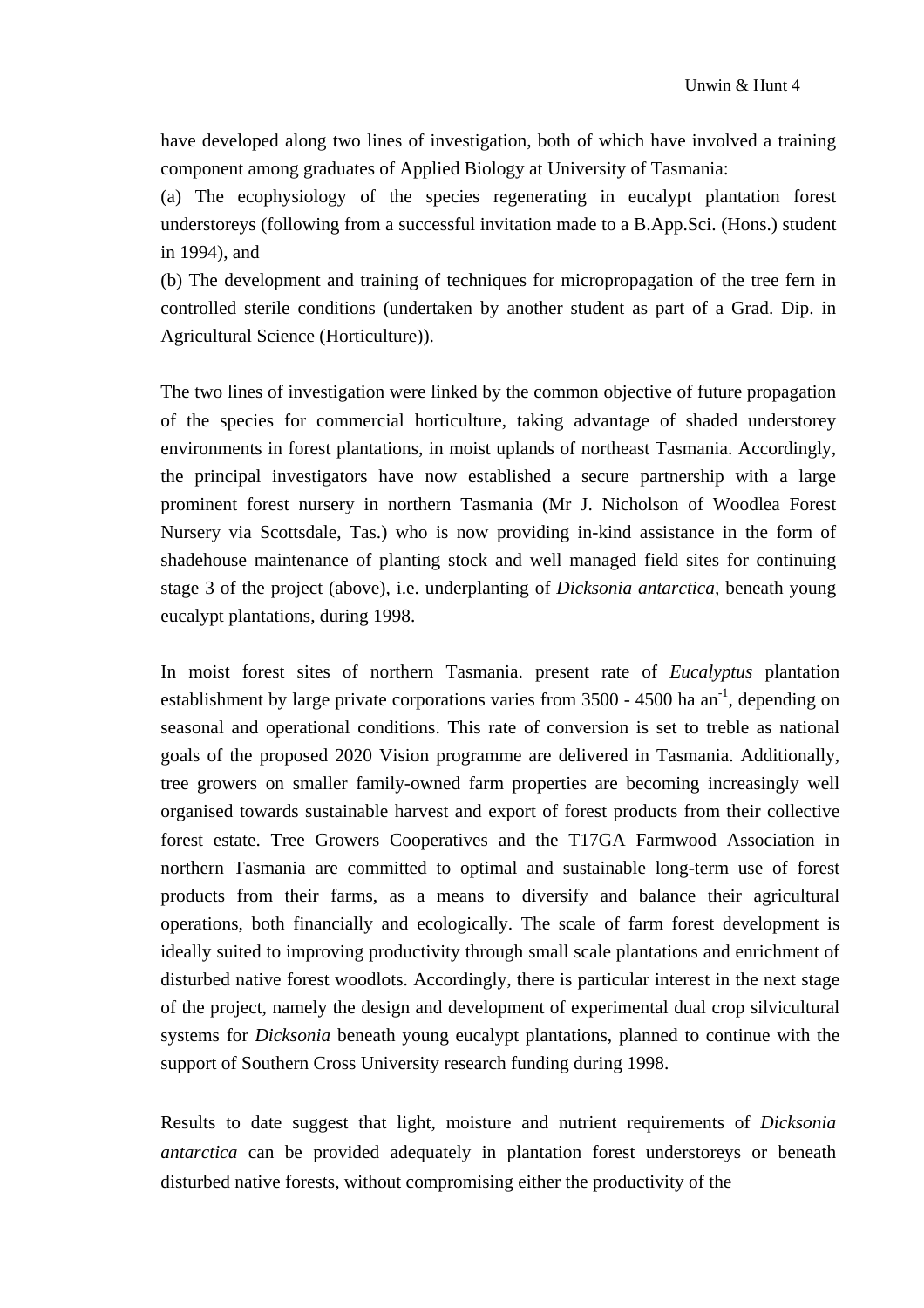plantation or the ecological succession of native forest gaps. As follows in this report, plant-microclimate analysis and canopy/understorey comparisons indicate that declining vapour pressure deficit exerts a stringent control on foliar gas exchange in *Dicksonia,*  such that the species has very conservative water use during seasonal and diurnal dry spells. The analysis suggests that atmospheric water relations and intolerance of direct sunlight determine the adult growth behaviour of *Dicksonia* in plantation forest understories, as opposed to microsite condition and availability of free water which limits field germination and initial establishment from spores. This has important implications for dual crop silviculture as the conservative tree fern species appears ideally suited to understorey conditions, by and large avoiding adverse competitive effects on the fast growing canopy eucalypt.

Techniques for sporophyte propagation of *Dicksonia* from prolific yields of wild spores are well established (M.Garrett, pers. comm.; Goudey & Hill, 1986). *In vitro* propagation of sporophyte tissues also offers promise in relation to cloning and multiplication of isolated or threatened genetic material. In the present study, protocols and media requirements for the *in vitro* propagation of sporelings of this important native fern species were derived experimentally, with replicated factorial trials for sterilisation, germination and culture on agar. Development of a suitable methodology included techniques for measurement of prothallus size (maximal diameter) *in situ* on sealed agar plates, to avoid the risk of contamination. Growth responses of gametophyte plants to auxin and cytokinin additions to the media were interactive with sugar concentration. Development work also included culture trials using explants of sporophyte tissue taken from fern fronds, both from young crozier material and using pieces of adult frond. As anticipated, sterilisation proved a critical problem with adult explant material. Cultures using young frond material remained healthy for several months but did not produce differentiated frond or root tissues from cultured explant material.

Results of the project have sustained. our cautious prospects for sustainable silvicultural production of advanced adult tree ferns in moist plantation understoreys. Difficulties associated with the absence of funding during 1997 and the interstate transfer of both authors during the same year, have now been overcome. Silvicultural establishment trials will continue with S.C. University support for outplanting present stocks of nursery propagated sporelings in the plantation understorey, during 1998. This field application of results will ultimately put to the test our explanation of plant-environment relations derived experimentally through ecophysiological investigation of *Dicksonia antarctica,* as outlined in the following report.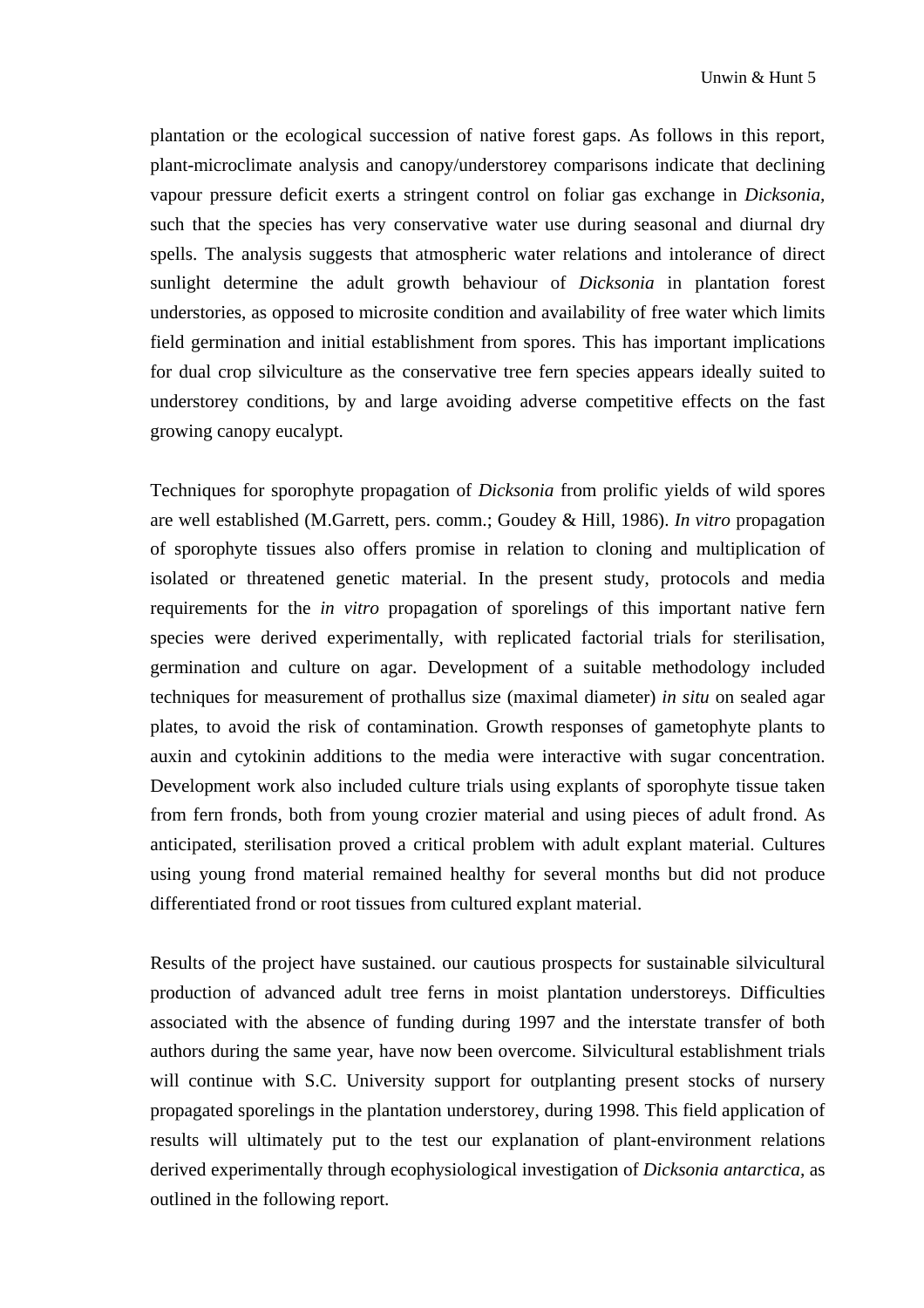**Publications and reports** generated as a result of this study are listed as follows:

**1996. Unwin, G.L. and M.A.Hunt. Conservation and management of soft tree fern**  *Dicksonia antarctica* **in relation to commercial forestry & horticulture.** In: J.M. Camus, M. Gibby and R.J. Johns (Eds.), *Pteridology in Perspective.* pp. 125-137*,* Royal Botanic Gardens, Kew, London.

**1996. Unwin, G.L. and Hunt, M.A. Towards a functional definition of understorey: Canopy and understorey processes in relation to farm forestry.** Keynote address, Understorey in Farm Forests, Understorey Network and Univ. of Tasmania, Nov. 1996, Launceston, Tas.

**1995. Unwin, G.L. and Hunt, M.A. Regeneration biology and silviculture of Tasmanian Soft Tree Fern** *Dicksonia antarctica.* Ausfern P/L., Tree Fern Associaton of Australia and Australian Flora Foundation. Progress Report, 30pp*.* 

**1994. M.A. Hunt, N.J. Davidson & G.L.Unwin. Carbon and water relations of**  *Dicksonia antarctica: A* **preliminary investigation.** Aust. Soc. Pl. Phys., Qld. September 1994.

**(1998). Hunt, M.A., Davidson, N.J. and G.L. Unwin.** Ecophysiology of Soft Tree Fern *Dicksonia antarctica.* Aust. J. Botany. *12pp.* (Submitted).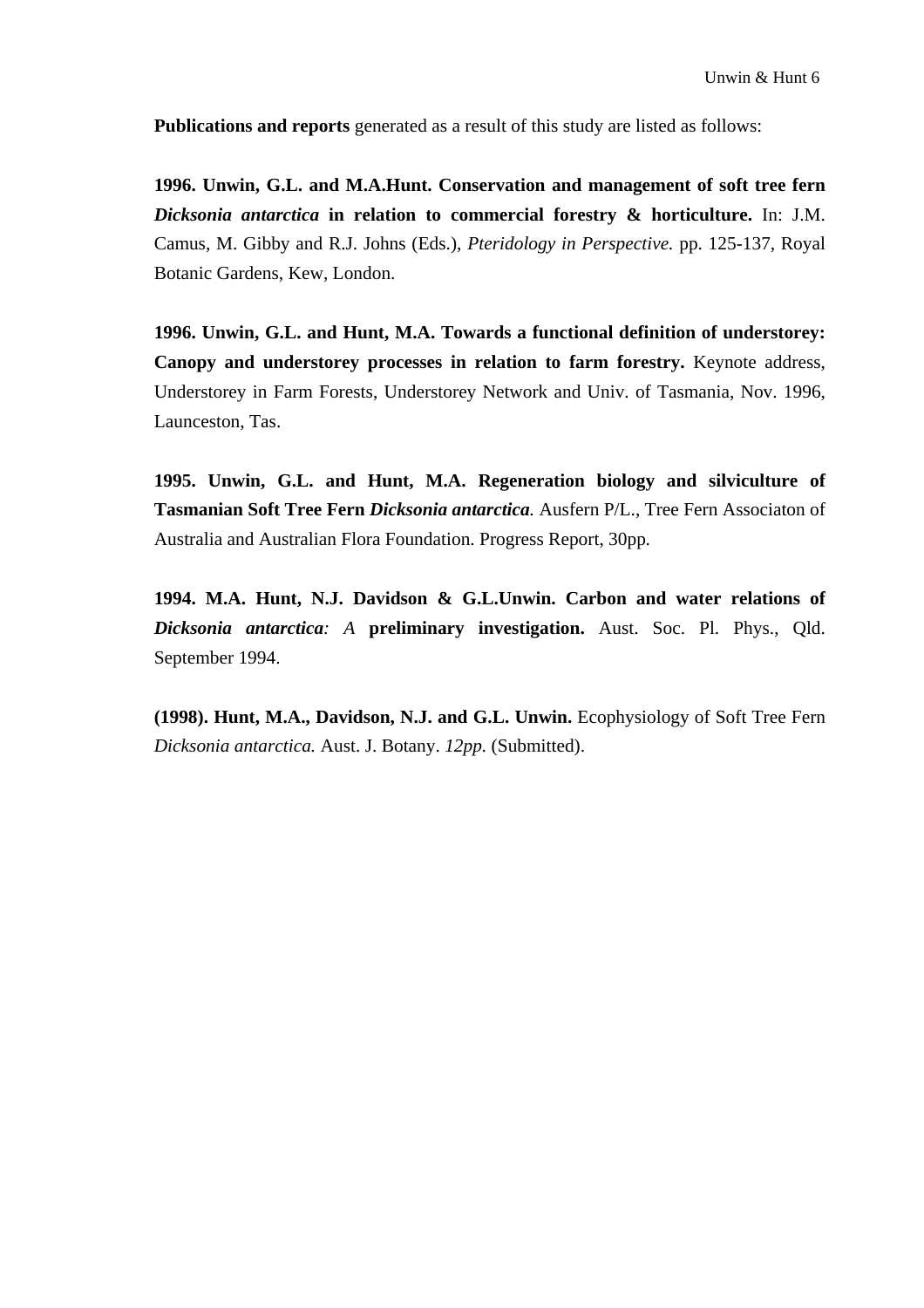#### **1. INTRODUCTION**

This Report examines the ecology and physiology of *Dicksonia antarctica* and provides an overview of results for work commenced during 1995 and 1996. As outlined in the Project Proposal (16.5.94), the investigation of regeneration biology of the species is ultimately directed towards improved conservation of the Soft Tree Fern in Tasmania, including assessment of opportunities for its silvicultural management in native forests and eucalypt plantations.

During 1995 and 1996, the *Dicksonia* studies developed along two lines of investigation the ecophysiology of the species regenerating in eucalypt plantation forest understoreys and the development of techniques for micropropagation of the tree fern in controlled sterile conditions. The two investigations were linked by the common objective of future propagation of the species for commercial horticulture, taking advantage of shaded understorey environments in forest plantations, in moist uplands of northwest Tasmania. As a result of our work, we emphasize the need to regulate and manage effectively the impact of salvage harvesting of mature Soft Tree Fern, in order to protect future forest values and to sustain the benefits of the species for horticulture.

With ecologically sound resource management and regulation, the commercial harvest and propagation of *Dicksonia antarctica* for local, domestic and export markets have the potential to provide an important sustainable industry for south~ eastern Australia. This report will focus on conservation and management implications for Tasmania where the native distribution of this fern species is widespread. However, the observations to be made are generally applicable to conservation management of this tree fern resource elsewhere in south-eastern Australia, wherever commercial sale or harvest of the species is to be entertained.

We first consider the regeneration biology and ecophysiology of this tree fern in native forest understories and then relate growth requirements of the species to observed microenvironments in commercial *Eucalyptus* plantations. Based on analysis of canopy-understorey interactions, this investigation points cautiously but optimistically towards dual-crop silviculture of the Soft Tree Fern beneath commercial stands of *Eucalyptus.* On smaller scales, e.g. private farm forests, *Dicksonia antarctica* may be introduced beneath otherwise disturbed canopies of desirable cabinetwood species (e.g. *Acacia melanoxylon).*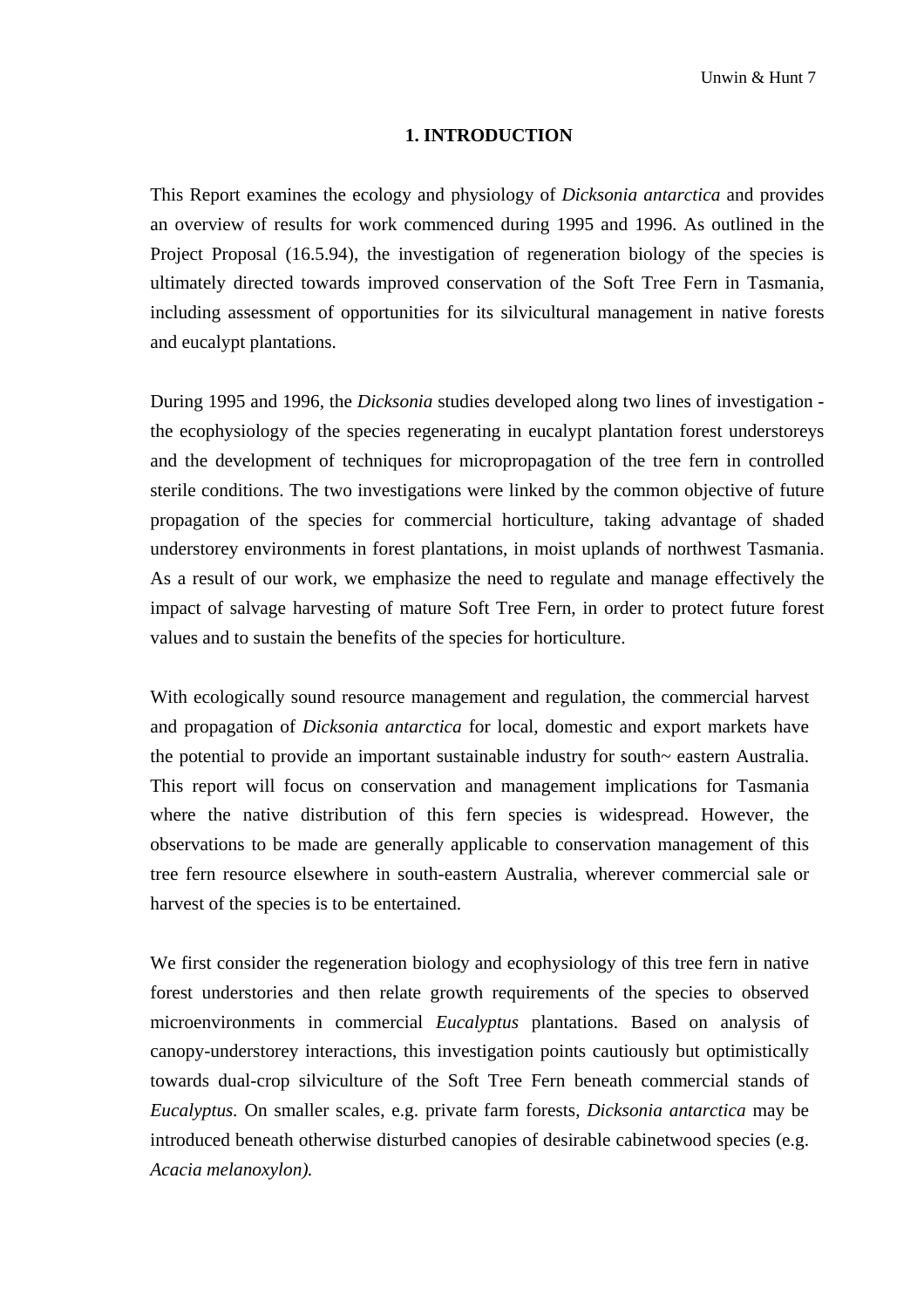In Tasmania, a maritime, mild to cool temperate climate prevails, very moist in the western and southern half of the state, seasonally warm and dry in summer, especially in the north and east. D. antarctica or Soft Tree Fern (otherwise known locally as Manfern) is the most common of five tree fern species found among a variety of moist forest types across elevations from sea level upwards to 1000m. Habitat range varies from restricted riparian communities and microsites within generally 'dry sclerophyll' Eucalyptus woodlands, through well-developed tree fern understories of tall moist eucalypt forests and mixed forests which are themselves transitional to Callidendrous rainforest (Kirkpatrick, 1991).

Although tree ferns on mainland Australia are protected by state flora and fauna legislation, Tasmanian tree ferns are unprotected except in designated reserves, conservation areas and national parks. This resource presents definite opportunities for sustainable horticultural use of such an attractive, versatile and abundant tree fern species. However, there are increasing national and international responsibilities to manage and regulate such use with appropriate and effective conservation of natural populations and habitats, as genetic, if not morphological diversity, is to date largely unknown.

The statewide population estimate of the Soft Tree Fern in Tasmania (Table 1) is acknowledged as approximate at best, based on only twenty transect samples of native tree ferns across eight moist vegetation types where the species is most common (Neyland, 1986). Extrapolation was achieved by computerised overlay of the Kirkpatrick & Dickinson (1984) vegetation map and land tenure maps at 1:500,000 scale (Forestry Commission, 1989). The estimate confirms that the Soft Tree Fern resource is large, on a statewide basis ( $N = 119.3$  x 10<sup>6</sup> stems). However, the precision of this estimate is unknown and no attempt has been made to assess individual populations or the impact which present and past cutting practices and removals have had on local population densities.

At present, the tree fern industry is based on les s-than- adequate control of domestic harvest for low-priced and low-return local and mainland markets. Although domestic trade is focussed on two states, from Tasmania to Victoria, the local industry is fragmented and uncoordinated. Pilfering, price cutting and unpaid royalties are common among less scrupulous domestic operators, to the detriment of crown and private landholders and to the frustration of those longer term harvesters and plant dealers who care for the sustainable future of native fern populations and of their industry. Currently, only around 70,000 stems of the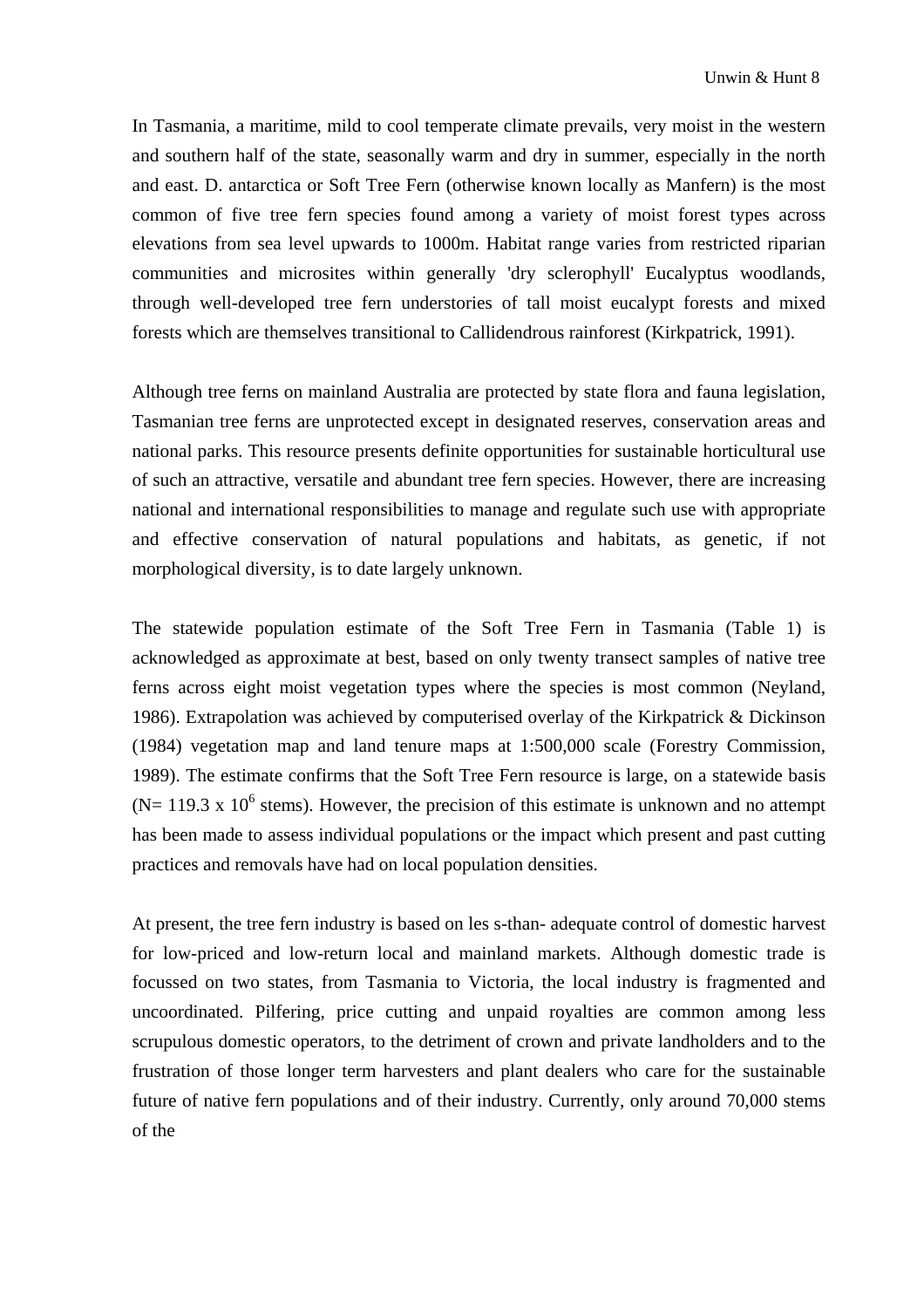estimated 160,000 sent to the mainland domestic market annually are accounted for by royalty (Ausfern P/L, based on 1993-94 estimates).

**Table 1. Summary** of population estimate of *Dicksonia antarctica* in Tasmania, by broad forest formation and tenure, based on an extrapolation from eight moist forest types where the species is a common component (Neyland, 1986; Forestry Commission, 1989). Numbers are of stems  $x$  10<sup>6</sup>.

|                                                                       | <b>EUCALYPT</b><br><b>FOREST TYPES</b> | <b>RAINFOREST</b><br><b>TYPES</b> | <b>TOTAL</b> |
|-----------------------------------------------------------------------|----------------------------------------|-----------------------------------|--------------|
| <b>Unreserved State Forest</b><br>and Crown Timber                    | 63.6                                   | 6.5                               | 70.1         |
| <b>Crown Reserve</b><br>Conservation Area and<br><b>National Park</b> | 16.4                                   | 7.0                               | 23.4         |
| Private Land                                                          | 23.9                                   | 0.65                              | 24.6         |
| Other                                                                 | 1.1                                    | 0.06                              | 1.2          |
| TOTAL                                                                 | 105.0                                  | 14.30                             | 119.3        |

Although not immediately threatened, the Soft Tree Fern is a CITES-listed species in relation to export trade (Convention for International Trade in Endangered Species). Utilization of native tree ferns for the purpose of developing small but potentially high-priced and well-targeted export markets has, by Commonwealth control, been very much restricted to genuine salvage harvest of the species. Salvage of mature stems for export therefore has been constrained to situations where other land uses (such as forest clearance for eucalypt plantation establishment, roads, power transmission lines etc.) would result in the immediate destruction of both these and other ferns, accompanied by the possible loss of an unknown portion of their genetic variation.

Physiological studies reported herein suggest that dual-crop plantation systems or enrichment planting of disturbed forest understoreys may provide the future means of integrating both domestic and export requirements for sustainable harvest of *Dicksonia antarctica.* This report examines such opportunities, starting with essential regard to the biology of the species.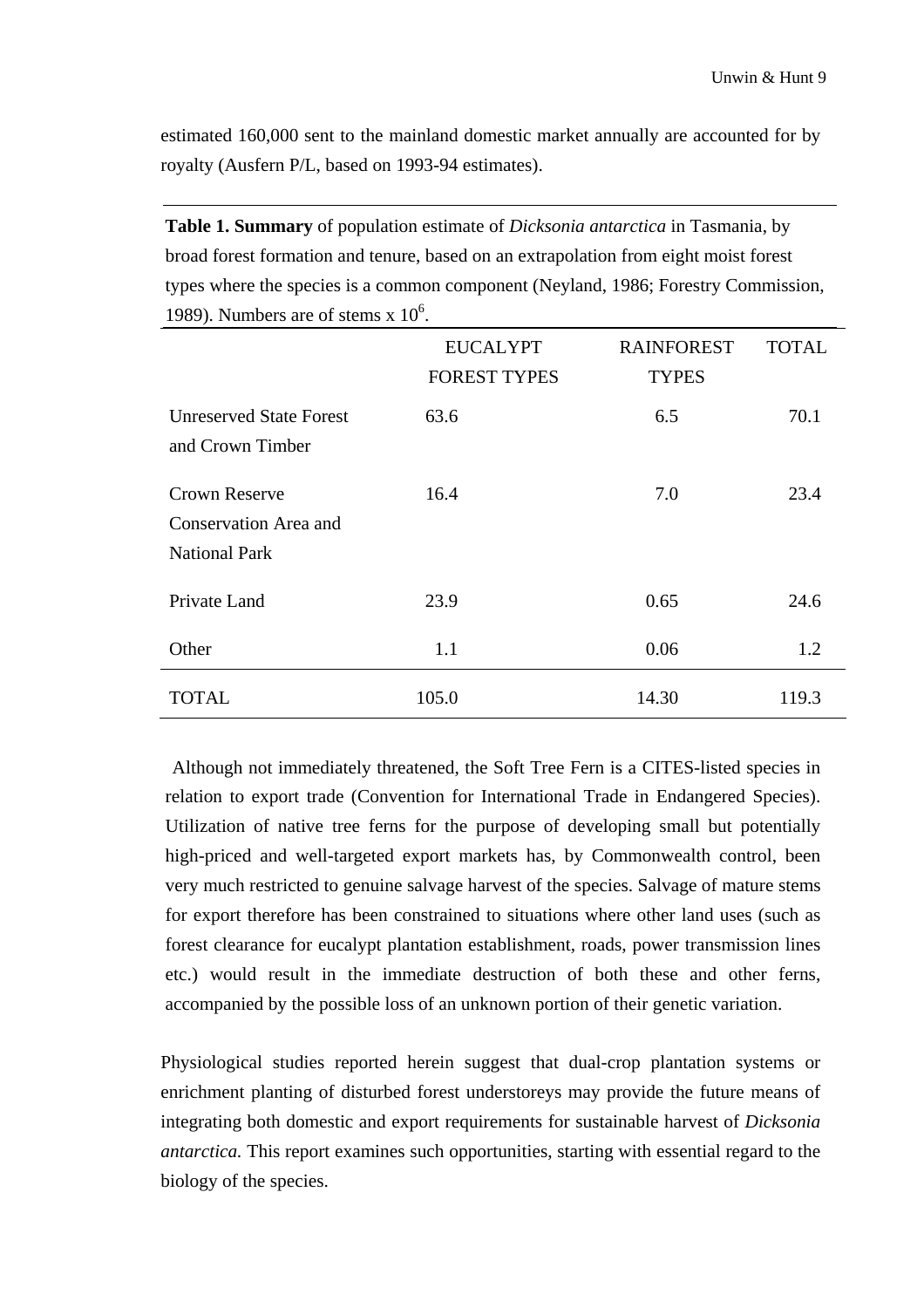#### **2. FLORAL HISTORY AND ECOLOGY OF** *D. ANTARCTICA*

South-eastern Australia, in particular the island of Tasmania, is well blessed with many fine examples of fossil tree ferns confirmed of Jurassic age, overlain by basalt and dated at about 140 - 160 million years ago (Ma) (Tidwell *et al.* 1989; White, 1993). These volcanic eruptions and the fossil flora laid down foreshadowed the emerging breakup of the giant southern supercontinent Gondwana. Australia, however, was not to separate from Antarctica for another 100 million years (55Ma). Since the Oligocene or Miocene (35-25 Ma), Tasmania has periodically remained either a peninsula of mainland Australia, or an island, rather like the last appended carriage on this slow, northward-moving train, which is the Australian continental plate (Hill, 1990). On this grand continental journey northwards through 13º latitude, the resident floral baggage included cyathean tree fern genera, the antecedents of modern day *Dicksonia* and *Cyathea,* as a prominent component of the Antarctic flora which remains intact in moist parts of Tasmania to this day.

At Lune R. in the far southern corner of Tasmania, well preserved fossil ferns commonly include specimens of the primitive 'Palaeosmunda' tree ferns, e.g. *Osmundacaulis jonesii*  (Tidwell, 1987) and 0. *nerii* (Tidwell & Jones, 1987) whose affinity relates to present day *Todea barbara* of eastern Australia, (incl. Tas.), New Zealand and South. Africa and T. *papuana* of New Guinea. Elsewhere, in both southern and northern hemispheres, osmundalean ferns are traceable even further in the fossil record to the much older Permian period, at about 260 Ma (White, 1991).

Also found in the Jurassic tree fern flora of Lune R. are the cyathean examples described as *Oguracaulis banksii* (Tidwell *et al.,* 1989) and *Cibotium tasmanense* (Gould, 1972). It is therefore about this time in the Australian fossil flora (140- 160 Ma) that the story of the present day Australian Dicksoniaceae and Cyatheaceae begins. (Extant species of *Dicksonia* and *Cyathea* in Australia number two and 11 respectively (Jones & Clemesha, 1989). There are three species of *Dicksonia* in New Zealand. In some classifications, the genus is treated as a more primitive subfamily of Cyatheaceae (Duncan & Isaac, 1986).

*Dicksonia antarctica* is one of Australia's most widespread tree ferns found in all eastern states from southeast Qld., through eastern NSW and Vic. to Tasmania (Jones & Clemesha, 1989). The species prefers moist forest understoreys and shaded gullies in high rainfall areas, is frequently found in partially shaded rainforest gaps resulting from tree falls or small patches of disturbance, though it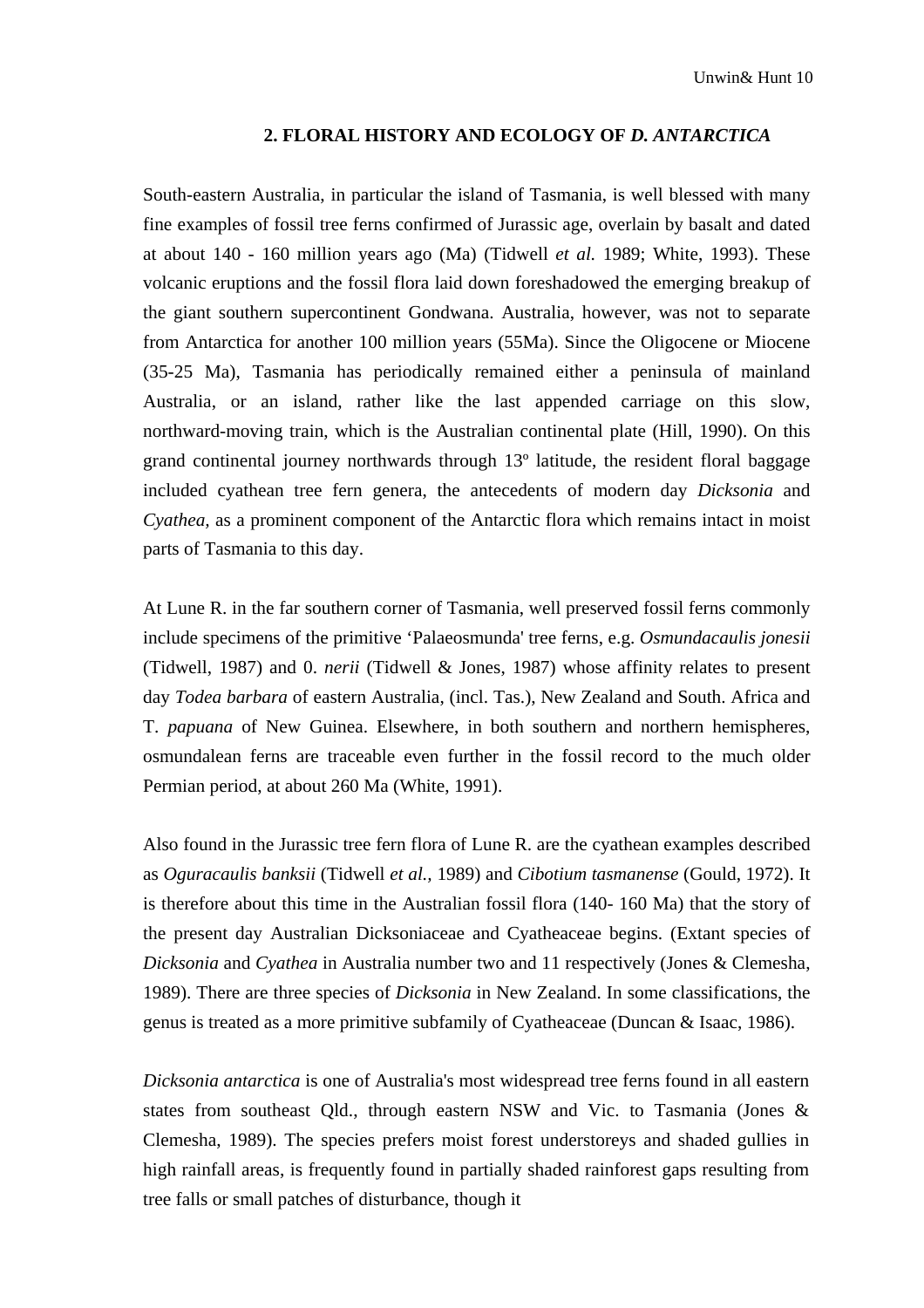is not common in very densely shaded understoreys of mature rainforest. The Soft Tree Fern is particularly prominent along moist forest edges and vigorously colonizes shaded road embankments in moist highland forests of the southeast. (Although *D. antarctica*  was formerly to be found in restricted moist forests of South Australia, the species is now believed to be locally extinct, through forest clearance and cutting which has occurred following European settlement and agriculture.) Ironically, S. Australian provenances of *D. antarctica* are today found alive and regenerating well in mild temperate gardens of Cornwall and elsewhere in Europe as a result of such cutting and early export, having contributed prominently to the so-called European fern craze of the mid-19th century (King, 1985; Nelson, 1992).

The growth habit and biology of Soft Tree Fern appear to have changed little from its early origins in the mesic, temperate Gondwanan flora to which it belongs. Today, the species is widespread in Tasmania, especially on fertile, moist forest sites receiving mean annual rainfall (m.a.r.) of 1000 mm or more (Neyland, 1986). The species is a common, attractive component of moist forest understoreys beneath tall canopies of *Eucalyptus* spp. or *Acacia melanoxylon* (Tasmanian blackwood forests) and is also characteristic of young or disturbed rainforests, mixed (rainforest/eucalypt) forests and transitional or ecotonal rainforest understoreys.

In seasonally dry and fire-prone sclerophyll forests and grassy woodlands of 600-1000 mm m.a.r., (the essentially autochthonous Australian flora, including much of the north-eastern half of Tasmania), distribution of *Dicksonia* is limited to shaded gullies and streamside gallery forests. In such microsites, alluvial soils are often fertile and atmospheric and surface moisture availability, if not topographic protection from fire, is likely to be the critical determinant to riparian distribution.

The tolerance of adult *Dicksonia antarctica* to fire injury is a notable, though common fern attribute, which at first glance appears to sit curiously alongside more fire-sensitive coniferous and angiosperm elements of the Australian-Antarctic flora. Individual mature stems of *Dicksonia* are adapted to vigorous early recovery along infrequently or lightly burned rainforest edges or moist gullies, and in mixed forest understoreys irregularly visited by fire (Hickey, 1994). However, in studies of intensive canopy disturbance such as logging followed by slash burning to promote seed regeneration of *Eucalyptus,* tolerance of the tree fern to intense fire is reduced and is conditional on the maturity and size (height and girth) of the upright stem (Peacock, 1994). The tree fern caudex appeared to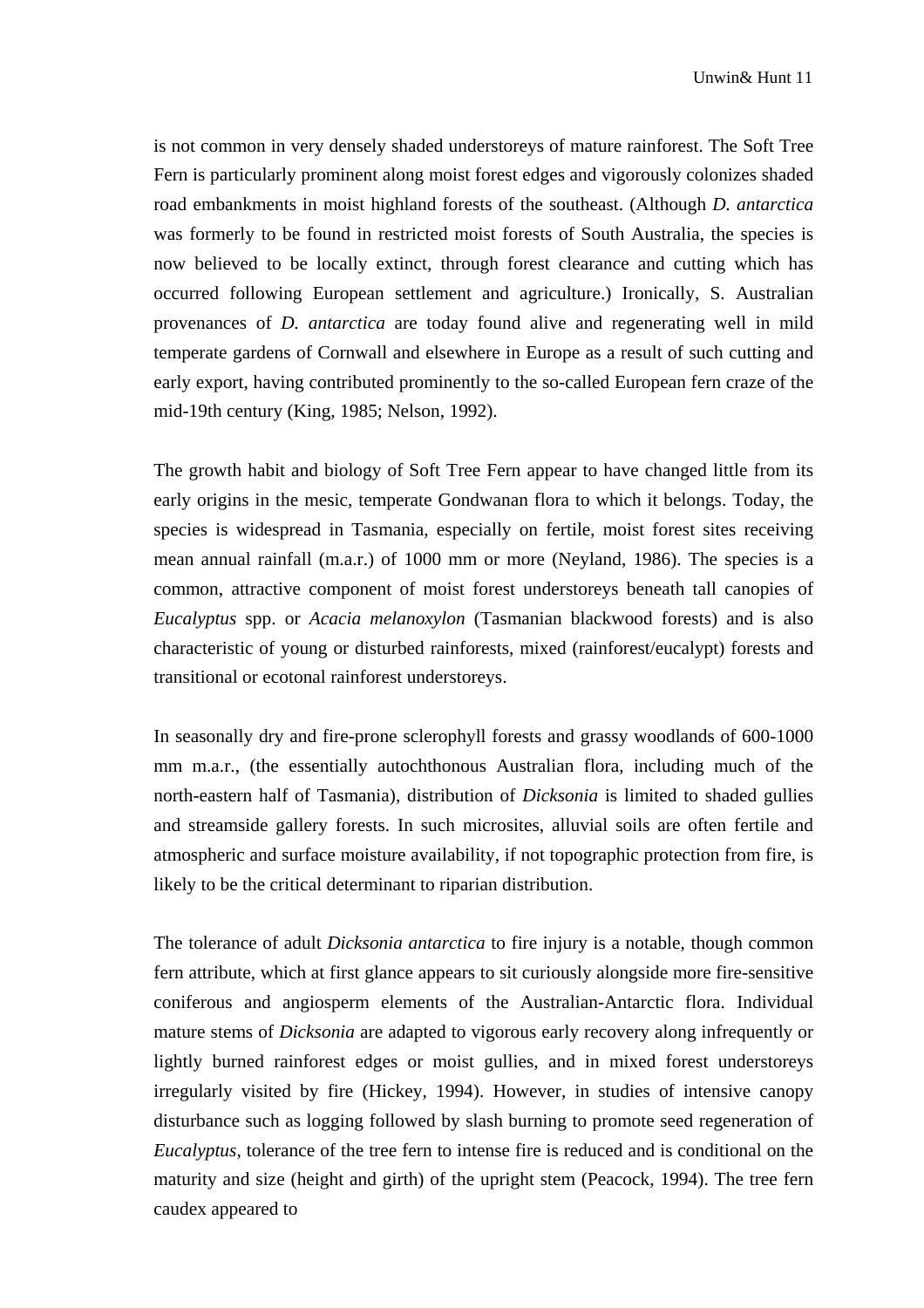require sufficient size and bulk (approx. lm height or more) to confer upon the deeply embedded frond meristem or crozier a sufficient degree of thermal insulation. A blackened and much reduced survivor may, with favourable post-fire microclimate, produce rapid renewal of fronds following moderate to high intensity fire, though net losses may be high (50-90 %). As well as smaller ferns (<lm), tall stems of the tree fern.  $(> 2.75 \text{ m})$  and those adjacent to fallen, burning timbers were also at increased risk.

The regeneration biology of *Dicksonia,* as with other ferns, is dependent on viable spore delivery to a suitable substrate with appropriate conditions of moisture, nutrients and microclimate. The sequence of events in the development and life cycle of *Dicksonia antarctica* is well documented (e.g. Page, 1979).

Regeneration is a four-stage process (Neyland, 1986), consisting of.

- (i) spore germination and prothallus production (the gametophyte phase, of several weeks duration);
- (ii) fertilisation and sporophyte emergence from the prothallus, lasting up to two years depending on conditions; leading to
- (iii) the rosette or young sporophyte stage in which true fronds, root system and finally a central stem are formed; and
- (iv) growth of the mature adult, complete with upright woody trunk (the caudex), large spreading and ultimately fertile fronds.

Availability of moisture is critical to establishment of the prothallus and to the successful fertilisation of the female archegonia by motile sperm cells. Thereafter, continuing atmospheric and substrate moisture availability, the immediate light environment and allelopathic effects are observed to be instrumental to the regeneration of healthy, vigorous sporophyte populations in forest understoreys (Neyland, 1986).

Of particular importance in the present context however, is the possible distinction in environmental tolerance and microclimate requirements suitable for:

- (a) gametophyte / sporophyte establishment and regeneration, (stages (i)-(iii) above), and
- (b) growth of the adult sporophyte, (stage (iv)),
- when central stems, unfurling croziers and root systems have already become established in the forest understorey, leading in time to mature tree ferns.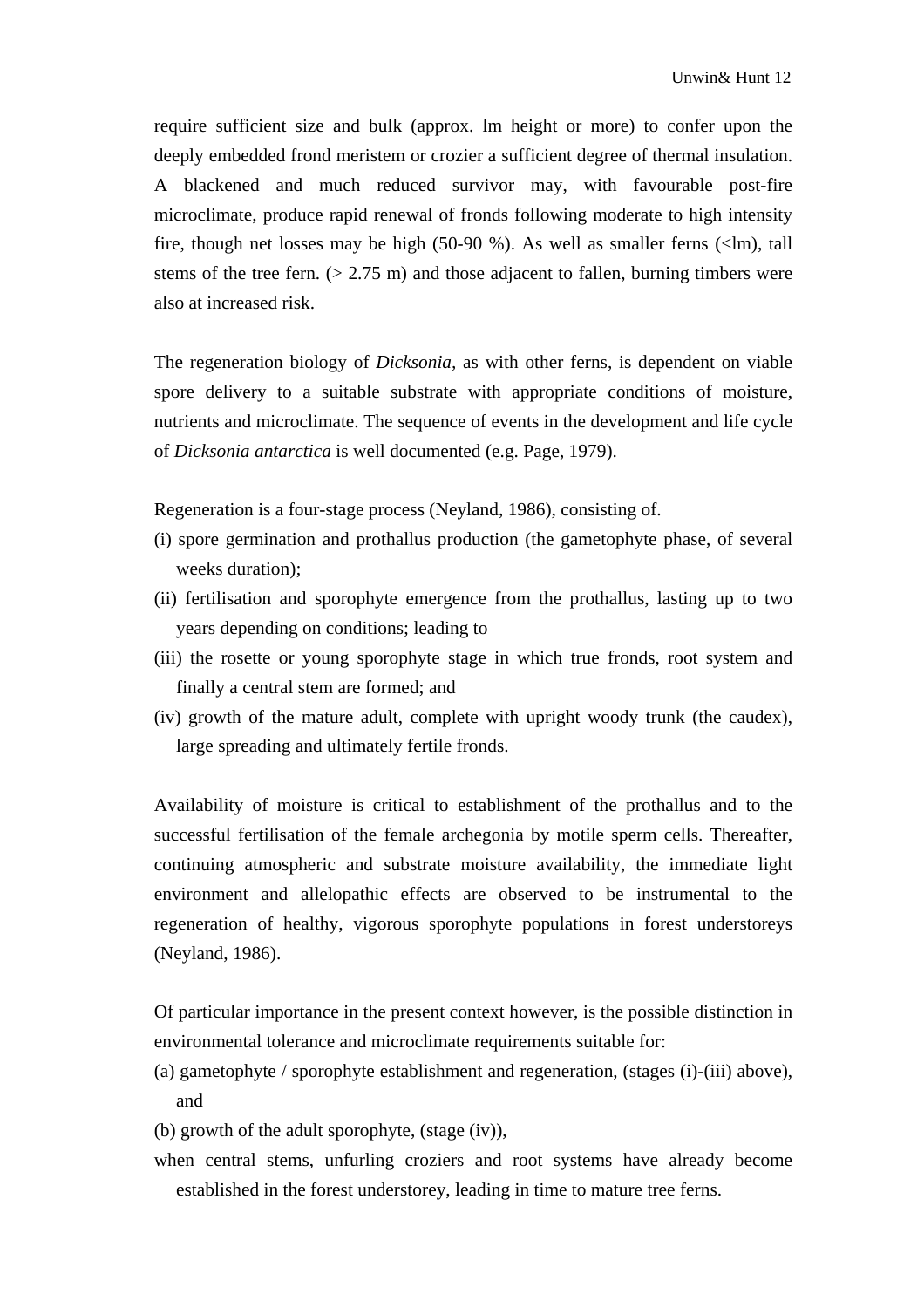On this distinction rests the essential difference between (largely uncontrolled) requirements for natural regeneration in the moist forest understorey and opportunities offered by nursery-based propagation. Propagation, understorey planting and silvicultural establishment beneath disturbed forests and plantations may provide suitable future direction for the conservation and management of *Dicksonia antarctica.*  Niche requirements for natural regeneration and early establishment in the forest understorey are likely to be more exacting, especially in terms of necessity for free moisture and high levels of atmospheric humidity, than are conditions required for subsequent growth of the mature adult. Neyland concludes *'it is conditions for germination of the spore and prothallial development and then development of the young sporophyte that are critical for the survival* [and hence establishment] *of tree ferns on a site'.* 

The existing natural distribution of *Dicksonia antarctica* in eastern Australia, especially in relation to regional gradients of declining rainfall, reflects this critical early requirement for available moisture. At smaller scales, within understoreys of established *Eucalyptus* plantations, microsites for natural recruitment of new sporophytes are often limited to small, shaded reservoirs of entrapped moisture in cut stumps, root hollows, moss beds or elsewhere on fallen phorophytes, where free moisture remains and high humidity prevails. A similar microsite distribution for establishment of sporophytes emerged in studies of recovery and regeneration of *Dicksonia* following forest logging and burning (Peacock, 1994).

Silviculture of propagated *Dicksonia* in plantation understories will largely circumvent the stringent early microsite requirements of the regeneration phase. By comparison with reproductive requirements, continuing development and growth of adult *Dicksonia,* once established, will depend on optimal physiology of essential photosynthetic, storage, water and nutrient functions. These essential components for growth have largely been established in vigorous young *Dicksonia* stems beyond the regenerative and establishment phase of their development. For this reason it is necessary to look to the ecophysiological requirements for stem growth and foliage function, as opposed to regeneration biology, in considering longterm horticultural opportunities for propagation-base d conservation management of this species.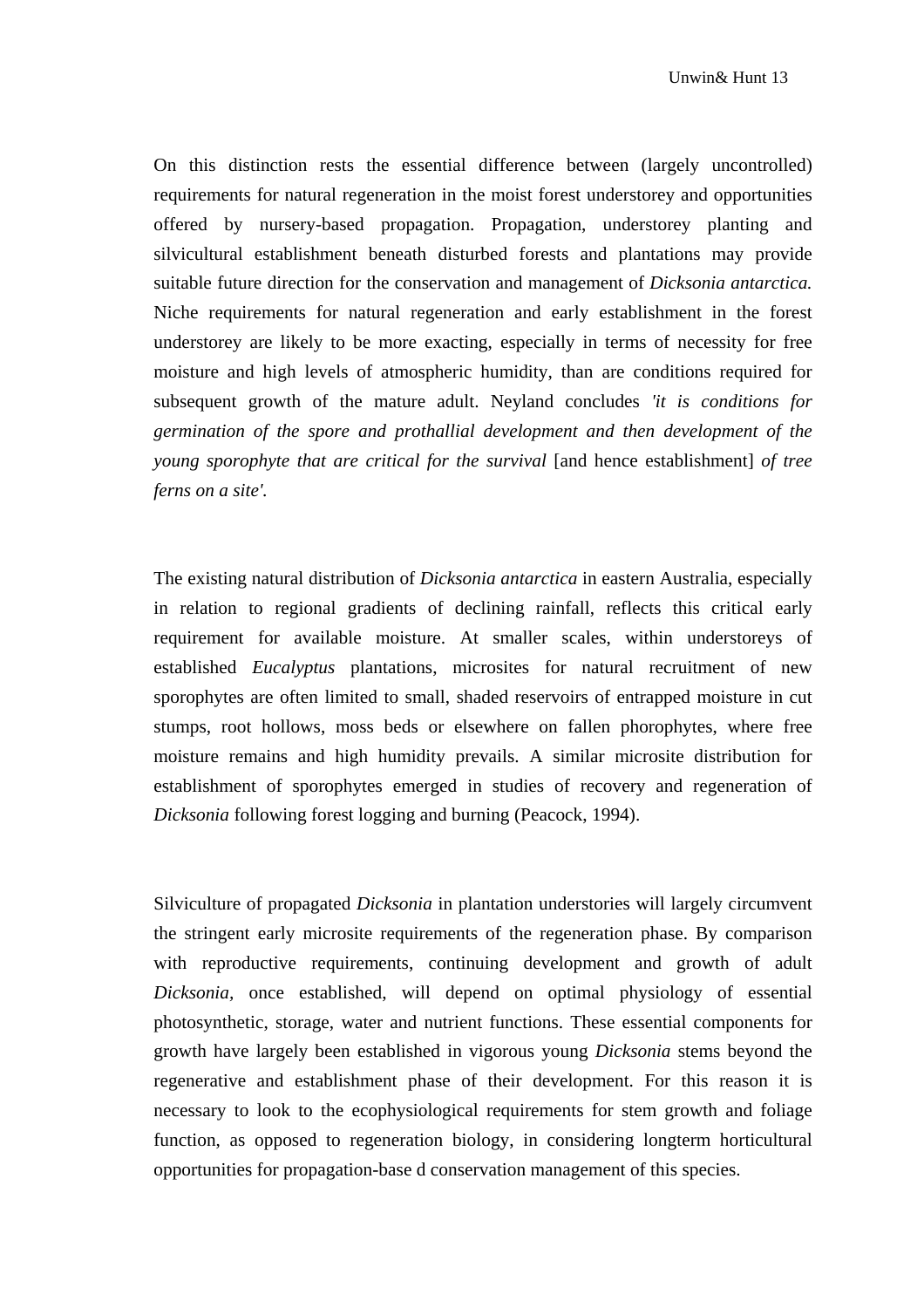## **3. SPOROPHYTE GROWTH AND NICHE REQUIREMENTS IN FOREST UNDERSTOREYS**

The distribution and autecology of *Dicksonia antarctica* illustrate this species' preference for intermediate, transient light conditions, i.e. those conditions characteristic of tall forest understoreys, small canopy gaps in rainforests, shaded gullies and forest edges. As reported above, there is substantial evidence that the regeneration and establishment phase is limited primarily by microsite moisture conditions, in particular the requirement for prevailing high moisture levels in the immediate environment of the prothallus and young sporophyte.

To identify physiological niche requirements for growth of the adult sporophyte, it is therefore pertinent to examine the species' photosynthetic response to understorey light and moisture conditions, including foliage stomatal response to soil moisture and atmospheric moisture availability.

Forest understoreys have been shown elsewhere to be light-limiting environments, to the extent that light distribution, both spatially and temporally, most strongly influences water use, photoassimilation and ultimately the growth and regeneration of such flora. Poor water use efficiency (the amount of carbon gained per unit of water consumed by evapotranspiration) is a typical price to be paid by some understorey plants for being primarily light adapted (Black & Kelliher, 1989). In generally low light environments, this behaviour provides for short term productivity boost when light is available, even though immediate transpiration losses may be substantial due to high evaporative demand and weak or ineffectual stomatal control. However, the nature of tree fern morphology and growth habit dictates closer scrutiny of general trends, in this case in terms of the plant-environment interactions displayed by *Dicksonia* in the forest understorey.

Nobel *et al.* (1984) examined a range of light responses in 14 fern species, including *D*. *antarctica.* Sporophytes of unspecified age were grown in a glasshouse under conditions of moderate light, temperature and humidity. (Average daily PPFD 11 mol  $m^{-2}$ day<sup>-1</sup>, max PPFD 1000 uE  $m^{-2}s^{-1}$ ; Temp. range 20-27°C R.H. 55-85%) Among the species investigated, the degree of stomatal response to atmospheric vapour pressure deficit (VPD) increased according to the magnitude of stomatal conductance at low VPD, i.e. the higher the fern's foliage conductance under moist, idealised conditions, the more pronounced was the negative stomatal response to less favourable conditions of increased VPD. Within this range,*Dicksonia*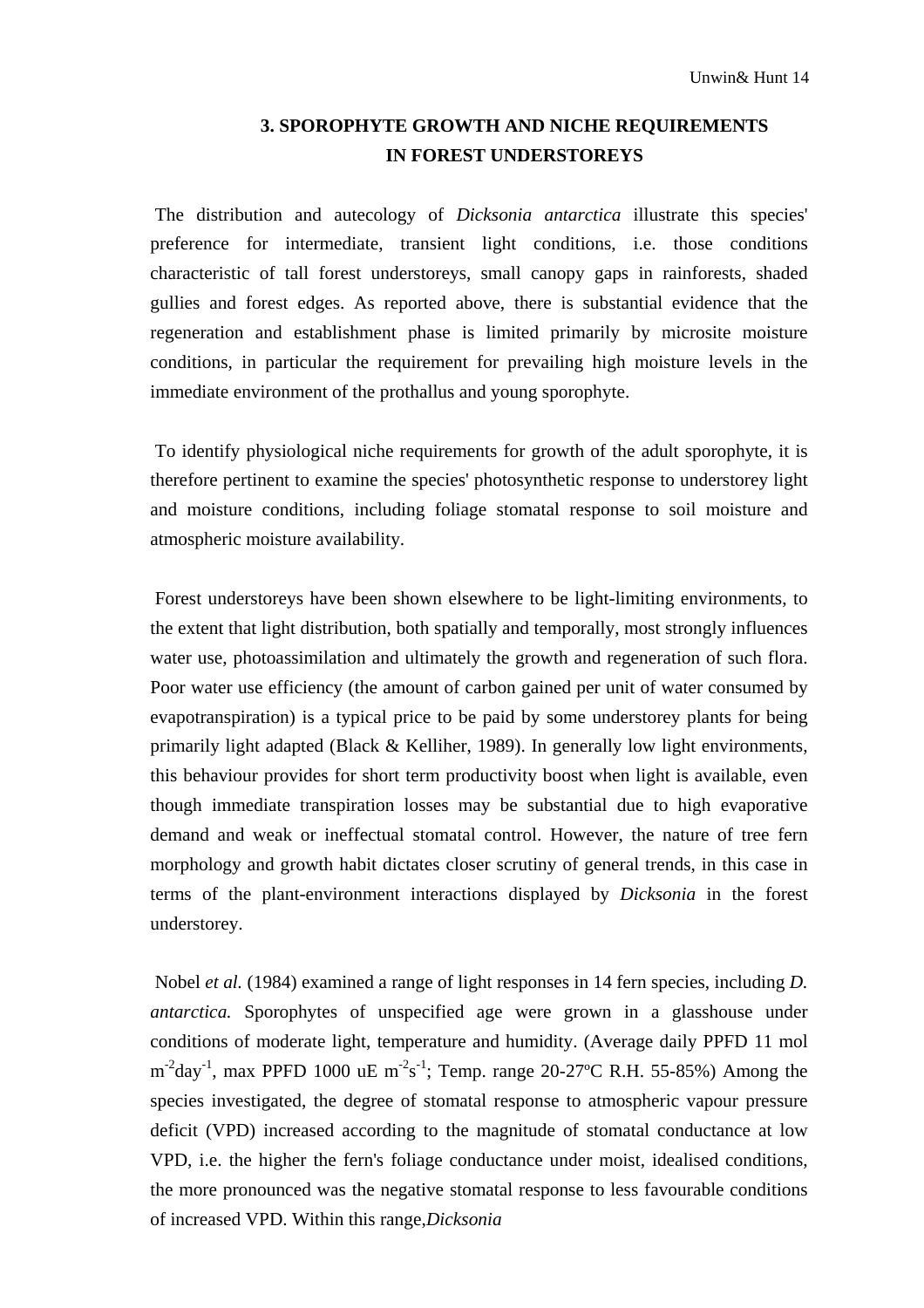demonstrated intermediate foliage conductance and a moderate stomatal sensitivity to VPD (reduced humidity and/or increased temperature).

In a more recent, Tasmanian study *in situ* in a moist forest understorey (Hunt, *1993), D. antarctica* indicated a pronounced response to VPD (Fig. 1), commencing even at low VPD levels associated with high relative humidity. Maximum stomatal conductance was almost double the value evidenced by Noble *et al.* (1984) (0.44 vs. 0.24 cm s<sup>-1</sup>). Maximum photoassimilation rate for *Dicksonia* was 10.8  $\mu$ mol CO<sub>2</sub> m<sup>-2</sup>s<sup>-1</sup> by Hunt, in field conditions and 8.3 µmol  $CO_2$  m<sup>-2</sup>s<sup>-1</sup> by Noble in the glasshouse study. Most relevant in the present context is that light saturation was evidenced at relatively low levels of irradiance in both studies, with 90% saturation occurring at 220  $\mu$ E m<sup>-2</sup>s<sup>-1</sup> (Fig. 2), an order of magnitude characteristic of shaded forest conditions beneath intermediate canopy cover. (Max. photosynthetic rates quoted are in fact quite high in both reports of *Dicksonia,* compared with other fern species investigated.)

Collectively, the physiological evidence confirms that the tree fern is capable of high rates of carbon fixation at light intensities approximating 10% of full sunlight. Such light conditions are appropriate to partly shaded canopy gaps and forest edges but exceed generally low light levels experienced beneath the dense closed canopy of undisturbed rainforest (c. 10-50 uE m<sup>-2</sup>s<sup>-1</sup>). Furthermore, availability of atmospheric moisture and the leaf-to-air water vapour gradient (vpd.) continue in the adult sporophyte to exert a primary influence on short term productivity and growth, as evidenced by the reported stomatal response to VPD.

Anecdotal and experimental observations indicate the capacity of mature *Dicksonia* to survive and indeed to flourish in the absence of soil or other substrate and without application of water to the roots or stem from below. Such observations have been confirmed on numerous occasions in both forest understoreys and in the nursery. It is widely observed in horticultural use that following removal from the forest floor, harvested stems of *D. antarctica* will produce a new crown of functional fronds, generally within twelve weeks, without any application of water. In the forest understorey, the funnel-like architecture of the frond rosette is ideally configured to concentrate both throughfall and litterfall towards the living apex of the growing fern. The tree fern is therefore exquisitely adapted to intercept rainfall, throughfall and decomposing litter in the forest understorey and to direct both water and dissolved nutrients towards hydration and nutrition of the large reservoir in the bulky upright stem. As field evidence suggests, the mature adult sporophyte is thus effectively decoupled from the soil.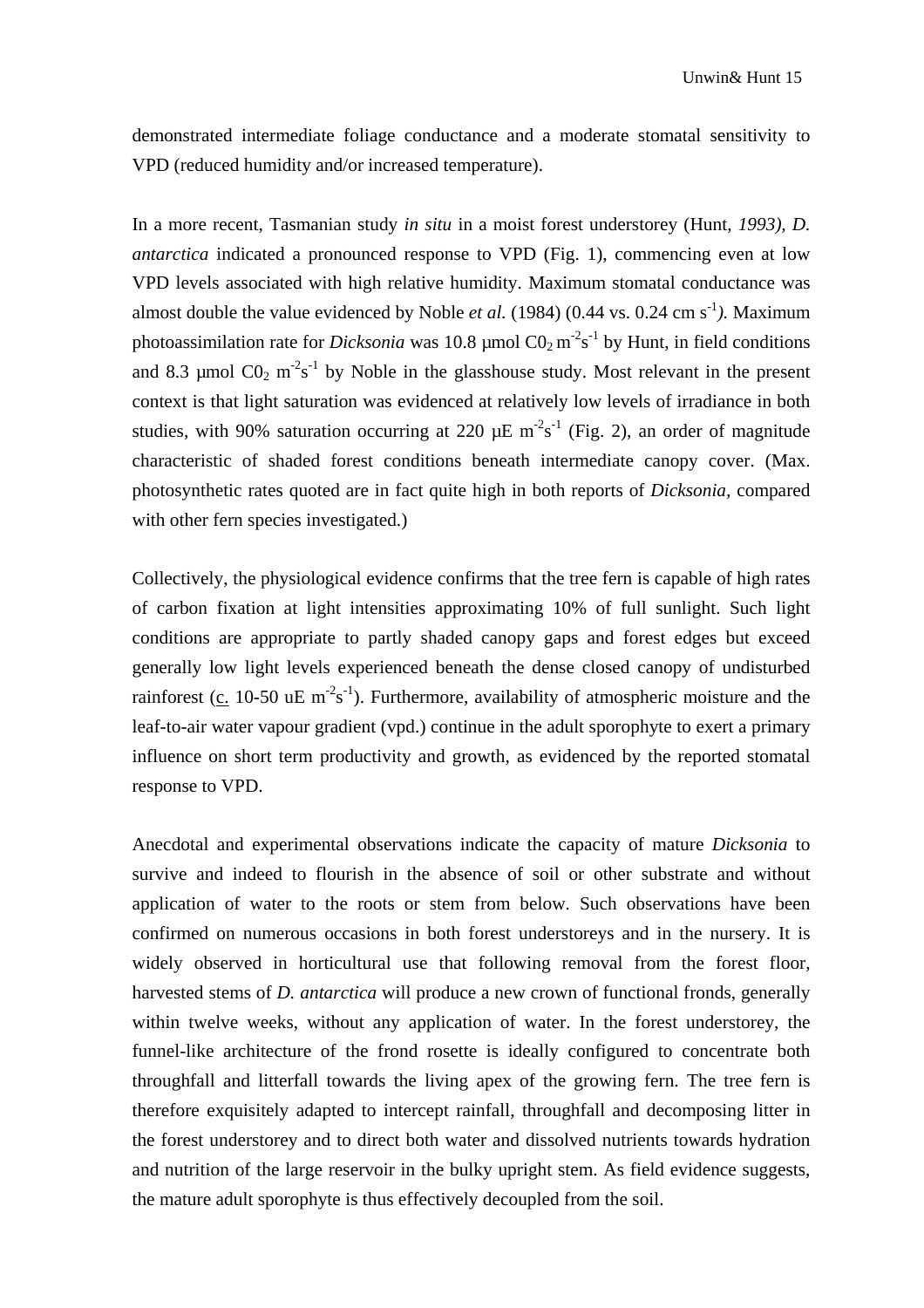

Fig.l. Relationship between stomatal conductance of understorey *D. antarctica* (gs) and atmospheric vapour pressure deficit (VPD).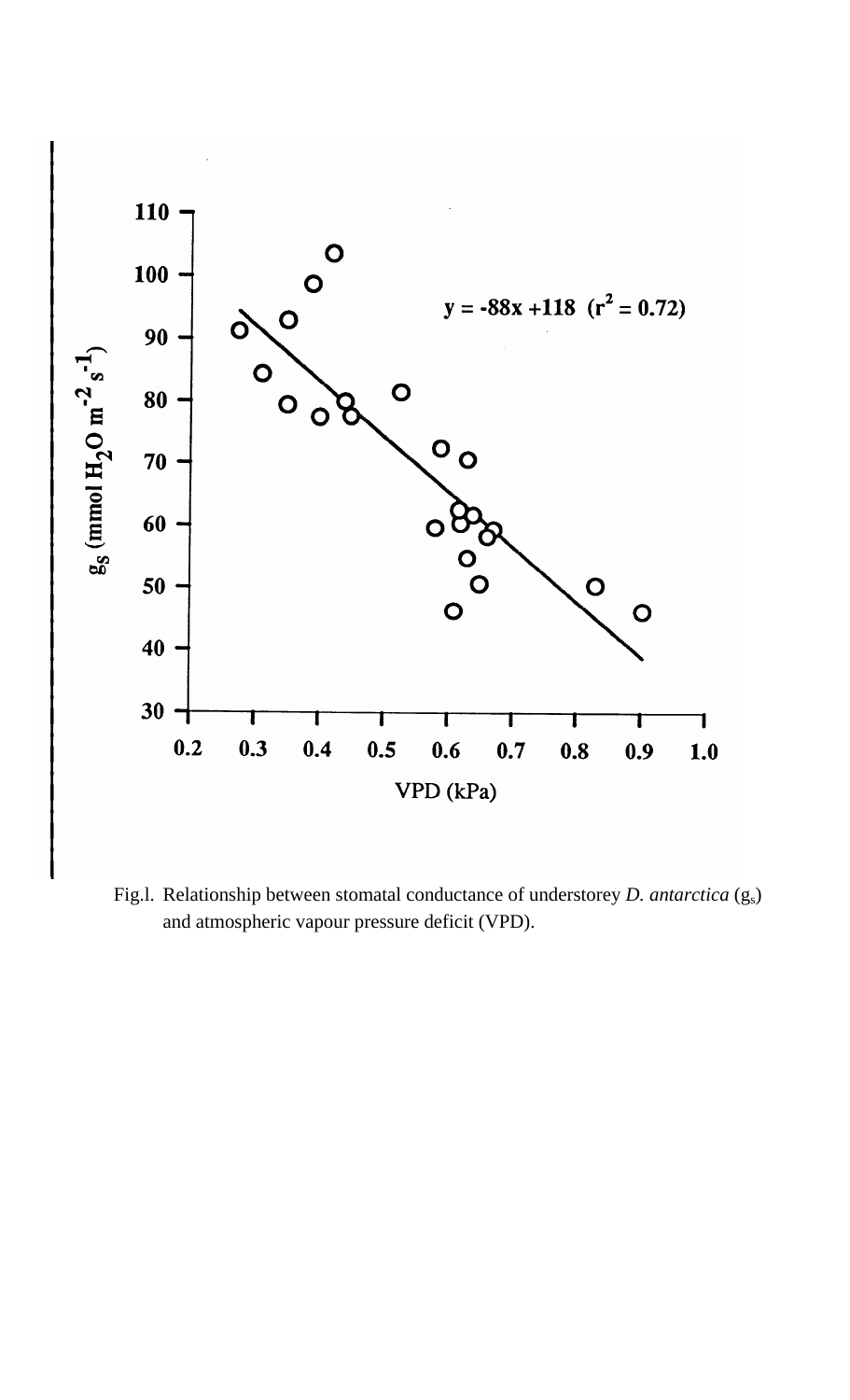

Fig. 2. Photo-assimilation response of understorey *D. antarctica* to photosynthetically active radiation (PAR). (Curve shows approximate boundary line of maximal values, after Hunt, 1993.)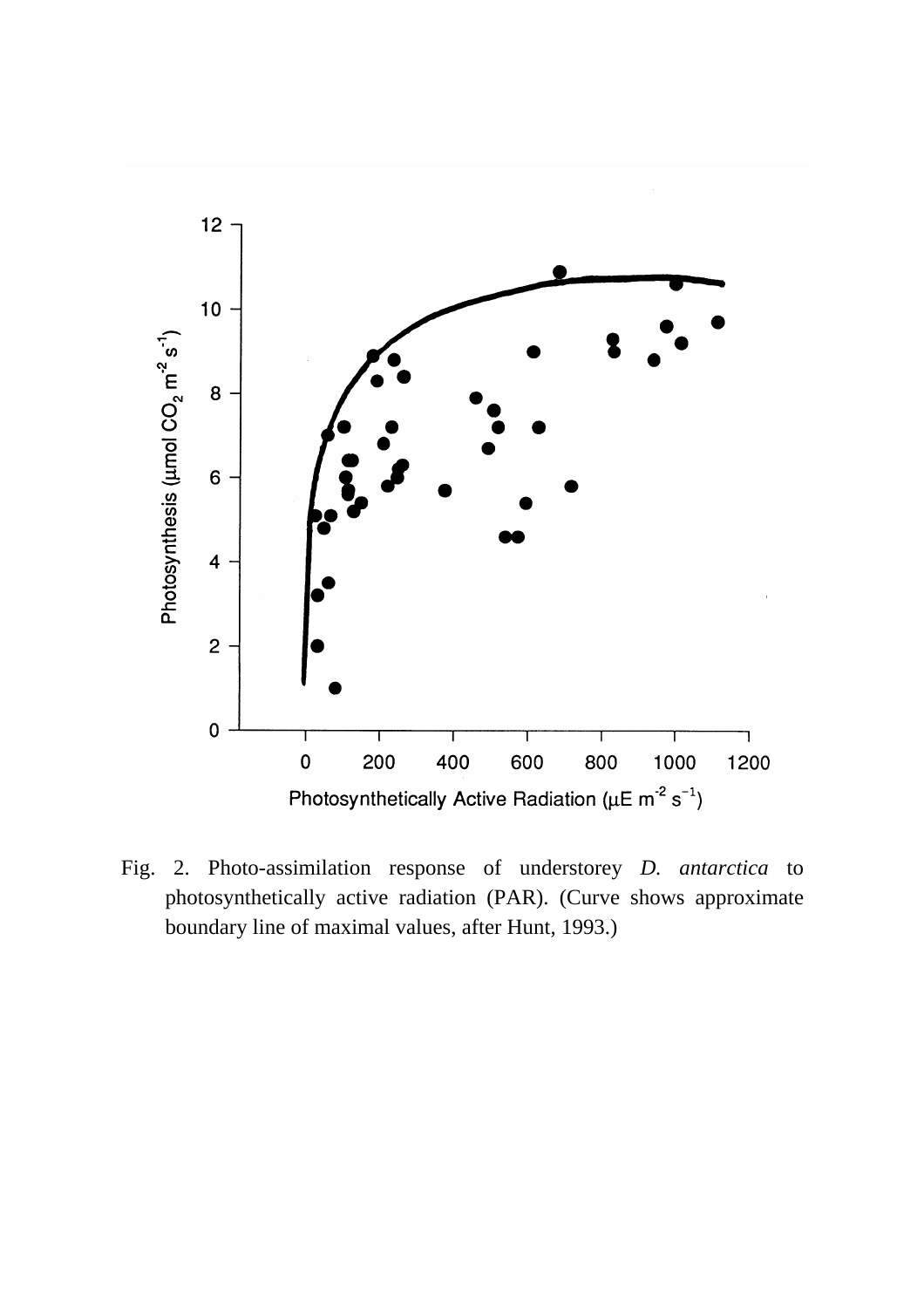An interesting aspect of the above physiological studies is that frond stomata respond to declining moisture availability (increased VPD), even when the stem is fully saturated with water (by soaking for several days). Such VPD response also occurs in the absence of any measurable change in frond water potential. The strong stomatal response to VPD therefore appears to be independent of both plant and soil water status. Walter and Stadelmann (1974) reported that pteridophytes can have a poor water conducting system and Nobel (1978) measured a steep gradient in water potential along the stipe of *Notholaena parryi*  $(-10MPa m^{-1})$  which he attributed to a small conducting cross-section (relative to leaf area) in the xylem. It is also observed that tracheids are more prone to cavitation and embolism than are vessels of the same dimensions (Tyree & Dixon, 1986). Fronds of mature *Dicksonia* regularly exceed 3m length. Were high rates of evapotranspiration to occur for any length of time in the absence of stomatal regulation, promoting water potential gradients of the magnitude reported by Nobel (1978), the frond may be at risk of catastrophic embolism in the stipe. In such circumstance, a strong stomatal response to declining humidity and increasing VPD would provide an effective safeguard.

An alternative explanation for the extremely conservative water use strategy of *D. antarctica* is that as an understorey plant of considerable size and foliage proportion, it will frequently need to conserve water during seasonally dry conditions. Even in moist forests, the late summer period in south-eastern Australia can produce just such a pattern of temporary water deficit over much of the natural distribution of *Dicksonia.*  The immediate impact of seasonally dry conditions is exacerbated in the forest understorey by strong water demand of the immediate overstorey, especially in the form of fast growing, large forest trees such as *Eucalyptus* spp. It is therefore necessary to consider the influence of the tree canopy on understorey microclimate and water relations if we are intent on investigating the productivity of tree fern silviculture in eucalypt plantations or disturbed native forests.

## **4. CANOPY - UNDERSTOREY INTERACTIONS IN MOIST FORESTS AND** *EUCALYPTUS* **PLANTATIONS**

Strong stomatal response to relative humidity, the observed photosynthetic response to low light and effective decoupling of mature *Dicksonia* from the soil water environment - all have important implications for tree fern productivity in native forest and plantation understoreys. Each of these attributes relates directly to the growth and phenology of mature *Dicksonia* in the understorey microclimate which itself is largely determined by interactions with the forest canopy.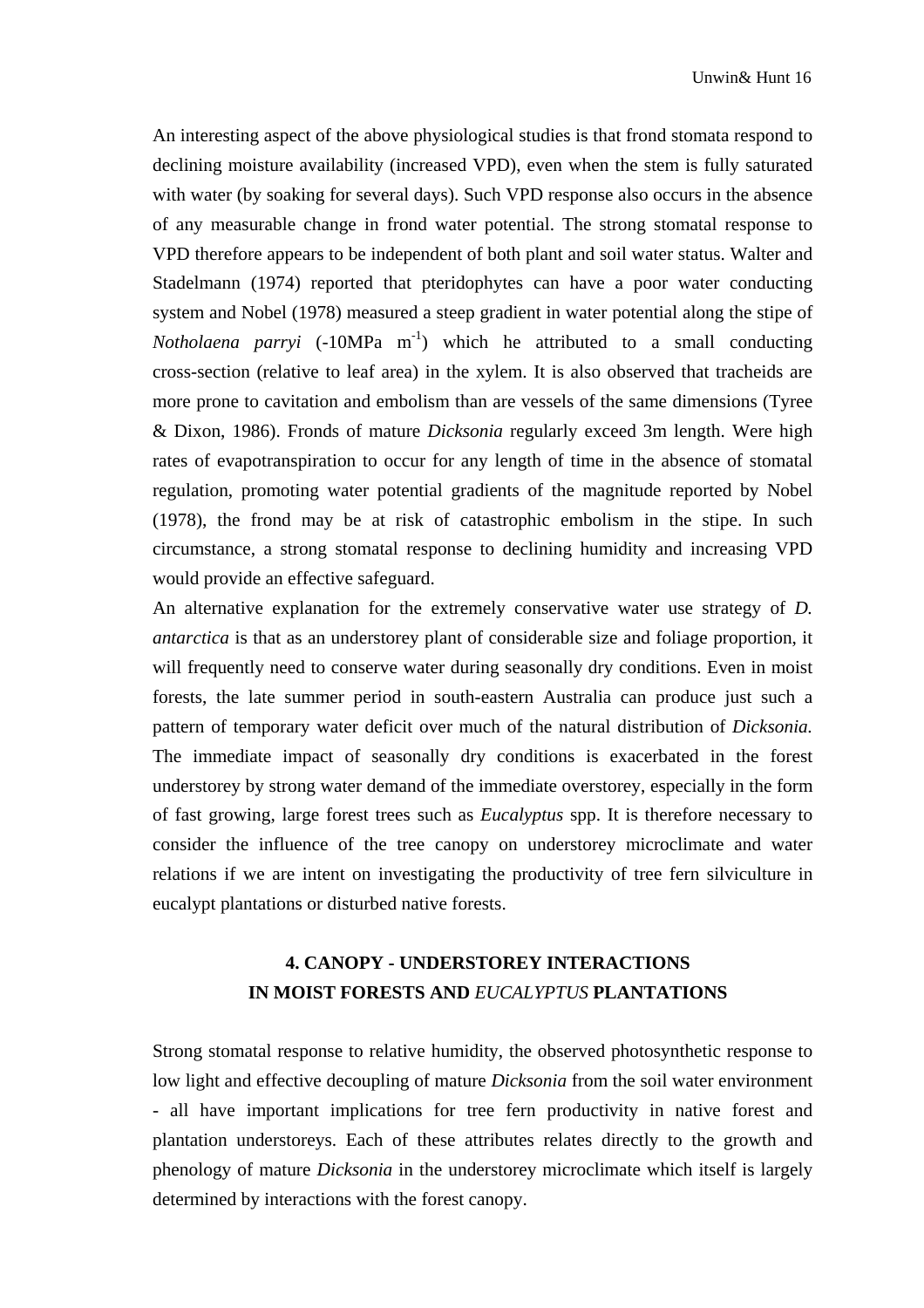The authors have studied plant water use and micrometerology within a 17 year old *Eucalyptus nitens* (Deane and Maiden) Maiden plantation forest whose understorey includes a significant component of mature *Dicksonia antarctica* (stem heights 1-2 m, crown widths 2-4 m). These ferns are those which have recovered from the original native forest understorey, following plantation establishment in the moist uplands of north-western Tasmania. The eucalypt plantation is typical of the higher rainfall sites with fertile soils, currently being converted from mixed native forest to privately owned tree farms in the north of the State (establishment rate  $3500-4500$  ha yr<sup>-1</sup>).

In this study of canopy / understorey water relations and micrometerology, foliar gas exchange was limited diurnally by reduced insolation and low temperature during autumn and winter and by a combination of high insolation and VPD during spring and summer (Hunt, 1993). Repeated predawn estimates of leaf water potential indicate that soil moisture availability was sufficient to ensure rehydration of the eucalypt canopy overnight, precluding any accumulated seasonal water deficit at such sites. Even so, steep gradients in sunlight, relative humidity and VPD were recorded regularly between the forest canopy and the understorey, characteristic of limited energy flux and turbulent transfer through such vertical profiles.

On days of high insolation, irradiance of the understorey is much less than in the canopy (only 5-10 %), implying a sharp reduction in the energy available to raise diurnal temperatures of the forest interior or to reduce relative humidity in the understorey. Soil is typically at field capacity during winter and remains moist through most of the year. Energy incident on the forest floor is therefore dissipated as latent rather than sensible heat, in contrast to the canopy where, once leaves are dry, dissipation of latent heat occurs only via transpiration. Under such conditions, relative humidity will remain much higher in the understorey than in the overstorey. It is therefore probably a function of aerodynamic mixing, the amount and/or frequency of bulk air penetration (turbulence) into the understorey that determines vertical gradients in relative humidity and VPD, within the forest profile.

Humidity gradients exceeding 30% were measured repeatedly and relative humidity in the understorey frequently ranged between 80% and saturation for weeks at a time. Corresponding microclimate regimes have been measured and described for native forest boundaries and canopy gaps in closed forests (Unwin, 1983).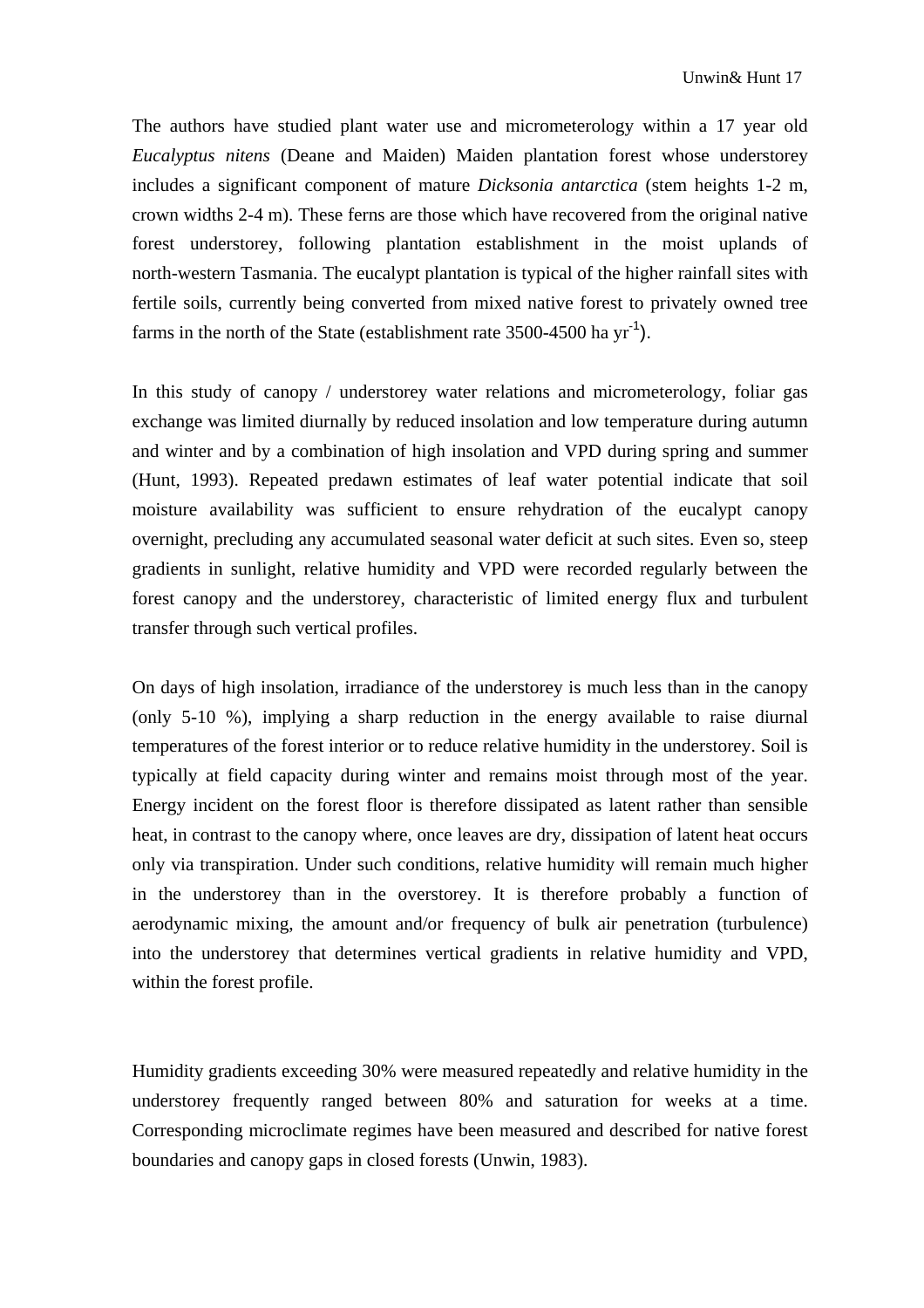Given the interactions of moisture availability and sunlight as recorded in such canopy profiles, the plantation understorey appears to provide a near-optimal environment for advanced growth of sporophytes, particularly in view of the known autecology of *Dicksonia antarctica.* Sunlight in the shaded understorey is generally below saturation levels for this species for much of the time (Fig. 2). However, sufficient light is available for intermediate rates of photosynthesis to continue, particularly as the prevailing high humidities of the understorey will most often preclude the demonstrated stomatal sensitivity to VPD. Furthermore, the abrupt rise in the photosynthetic / light response (Fig. 2) ensures that periods of maximum short-term productivity are facilitated by frequent sunflecks afforded by the overstorey.

In brief, the microclimate condition offered by the plantation overstorey or native forest canopy ensures that growth of *D. antarctica* in the understorey is rarely limited during the day, either by light or by evaporative demand. Overstorey protection is such that in moist forests, more extreme VPD conditions external to the forest (low relative humidity, seasonally high temperature), are rarely if ever, sufficient to induce high VPD in the understorey with the associated response of stomatal closure in the tree fern.

Seasonal conditions of low or infrequent rainfall may limit the opportunity for the tree fern to harvest sufficient water for adequate stem recharge. Although interception by *D. antarctica* in the understorey is yet to be quantified, eucalypt canopies have been shown to intercept up to 25% of individual rainfall events (Lima, 1984). In view of the proposed importance of aerial collection of water and dissolved nutrients by the frond rosette of the fern, it is possible that during seasonally dry conditions, interception by canopy trees such as plantation eucalypts may deny the understorey fern an adequate water supply, especially if soil moisture is also in competitive demand. However, with increasing bulk of the fibrous caudex of the tree fern with age, hydraulic capacitance of the stem increases and extended drought periods would be required to exert lasting detriment to fern productivity. Likewise, the strong stomatal response to atmospheric VPD will assist the fern to conserve stored water during such conditions. If the surface soil is seasonally dry and there is little rainfall to penetrate the overstorey, *D. antarctica*  may continue stomatal function and gas exchange for brief but productive periods in the understorey each day. This conservative water use strategy could well serve to prevent the development of severe drought stress (and untimely death) in the fern during unusually dry summers.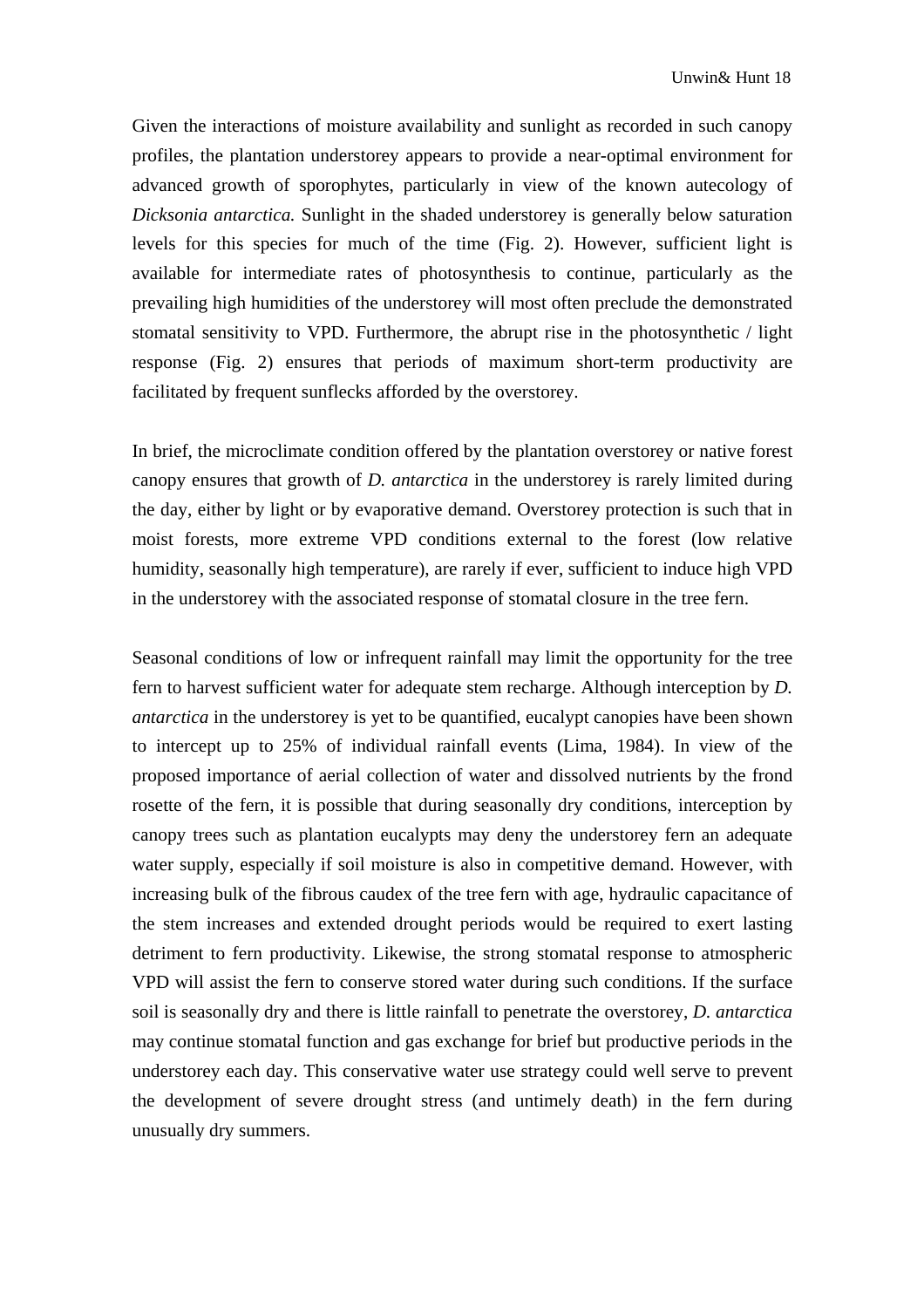There remains the inverse question of understorey effects on canopy productivity. In dense understoreys of *Dicksonia,* efficient concentration of throughfall water by the fern rosette may reduce soil recharge and hence limit soil water availability to the canopy. However, in the case of *Eucalyptus* plantations, the deep feeder root system of the eucalypt, coupled with high annual rainfall at sites of interest, suggests that such an influence may not be significant. Other understorey species in native forests and eucalypt plantations are likely to display more aggressive water use strategies than the ultra-conservative *Dicksonia.* It is reasonable to imagine that a large but conservative *D. antarctica* component in the understorey may process less water per unit area than a mixture of vigorous early successional broadleaf species which might otherwise colonise canopy gaps or plantation understoreys. It is possible that a substantial presence of *D. antarctica* in the understorey actually increases the proportion of available water resource to the canopy, compared to other understorey species, even though some throughfall interception by the tree fern will occur. Research effort could usefully be directed to quantify such interactions in detail.

### **5. RESOURCE USE, CONSERVATION and SILVICULTURE**

#### **Salvage vs silviculture: a lesson in sustainability**

In October 1994, the Commonwealth placed a moratorium on all export of native *Dicksonia* stems, salvage harvested or otherwise, acting on the advice of its own CITES-designated authority, the Australian Nature Conservation Agency. ANCA invoked the moratorium pending implementation and Commonwealth approval of a state-wide resource management plan for regulating the harvest, conservation and effective protection of native *Dicksonia* populations on both crown and private lands in Tasmania.

In this context, possible opportunities for silvicultural production of mature *Dicksonia* offer an attractive medium and long-term strategy, leading from the present unregulated domestic harvest of native tree ferns towards a propagation based industry for both domestic and export horticulture. At face value, this strategy appears both commercially efficient and of good conservation practice. Genuine salvage harvest of native forest specimens is a wholly desirable and necessary short-term response to their imminent destruction. (The same argument applies to a number of other fern species so affected.) However, such immediate resource availability is limited by the merits and outcomes of other land use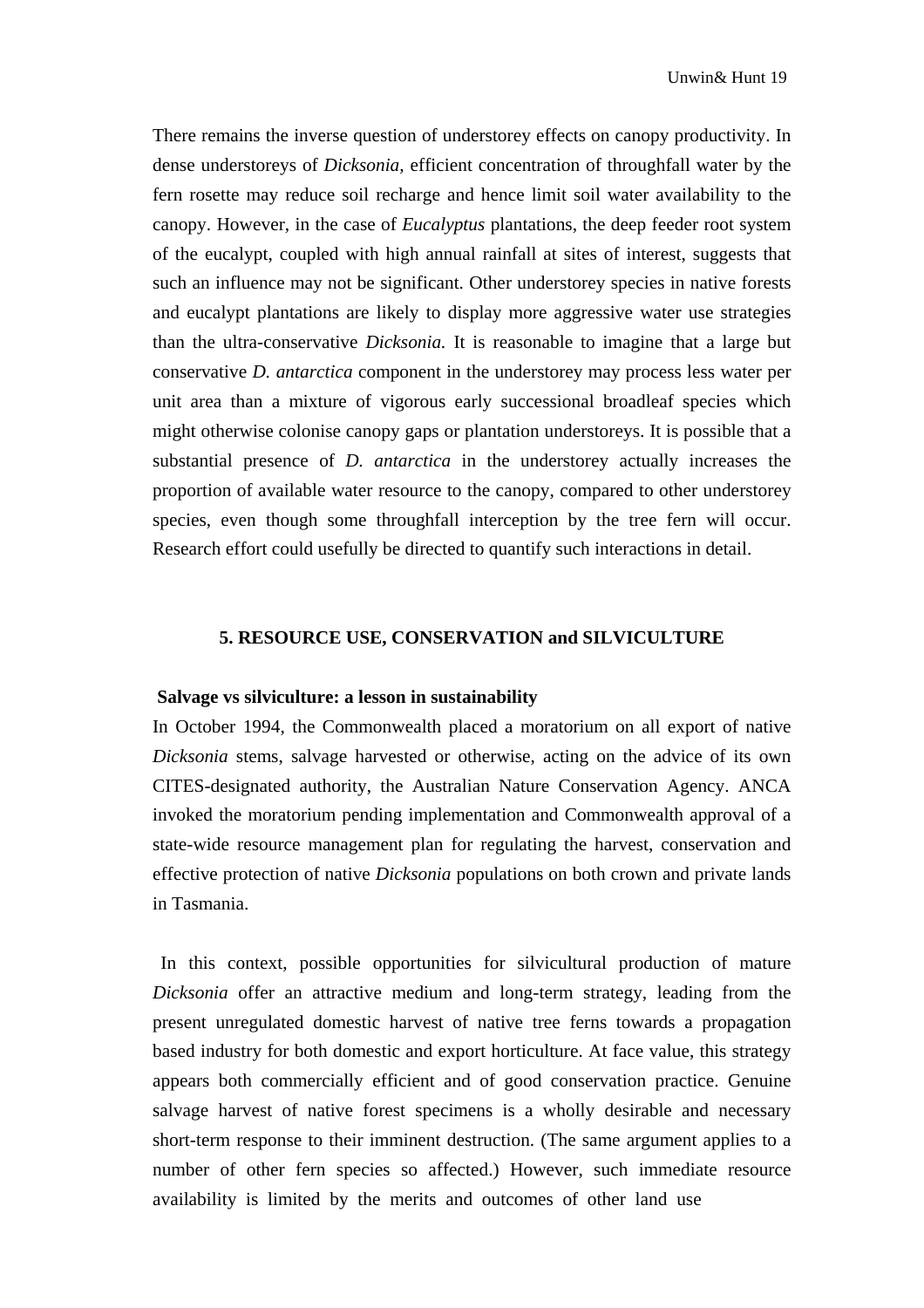decisions, e.g. the incidence of forest clearance for plantation establishment. Whilst providing an immediate source of tree ferns which would be more than sufficient to meet demands of a properly regulated industry at present, salvage harvest is a sensible but transient option only. This short term supply should be seen as part of a longer term conservation strategy aimed at maintenance of existing genetic stocks and the carefully planned development of a propagated tree fern resource for future sustainable harvest.

To date, the harvest of Soft Tree Fern from both private and crown lands in Tasmania has been largely uncontrolled. The one management plan currently operating (Forestry Commission, 1989) applies to State Forests only, without the necessary resources being available to discourage widespread poaching of tree ferns from either crown or private lands. These are then dumped on the domestic market, some locally but the large majority is sold cheaply on the mainland, through Victoria.

Federal and State authorities (ANCA, Canberra & Parks and Wildlife Service, Tasmania) have both now recognised the urgent need to regulate and to manage effectively the use and protection of the existing large tree fern resource in Tasmania. The present Commonwealth moratorium on export of *D. antarctica* has prompted serious and active review of the existing use of this species and it is promising to note that a new State-wide management plan is currently being proposed in consultation with existing tree fern harvesters and nurseries.

The proposed management plan is based on licenced salvage harvest, tagging and accounting of fern stems from point of harvest to point of retail sale. Licence fees and purchase price of tags will constitute a levy on the controlled harvest of this resource, providing funds for resource monitoring and conservation research of the species. A programme for replanting of *Dicksonia* to complement remaining native populations is envisaged. Careful use and protection of streamside reserves according to the Tasmanian Forest Practices Code (Forestry Commission, 1993) is seen as a critical step towards conservation of existing genetic resources of *Dicksonia.* This is especially the case in areas where logging or clearfelling of native forest populations is continuing e.g. for establishment of extensive corporate tree farms for pulpwood production.

In moist forest sites of northern Tasmania, present rate of *Eucalyptus* plantation establishment by large private corporations varies from 3500 - 4500 ha yr-1, depending on seasonal and operational conditions. Additionally, tree growers on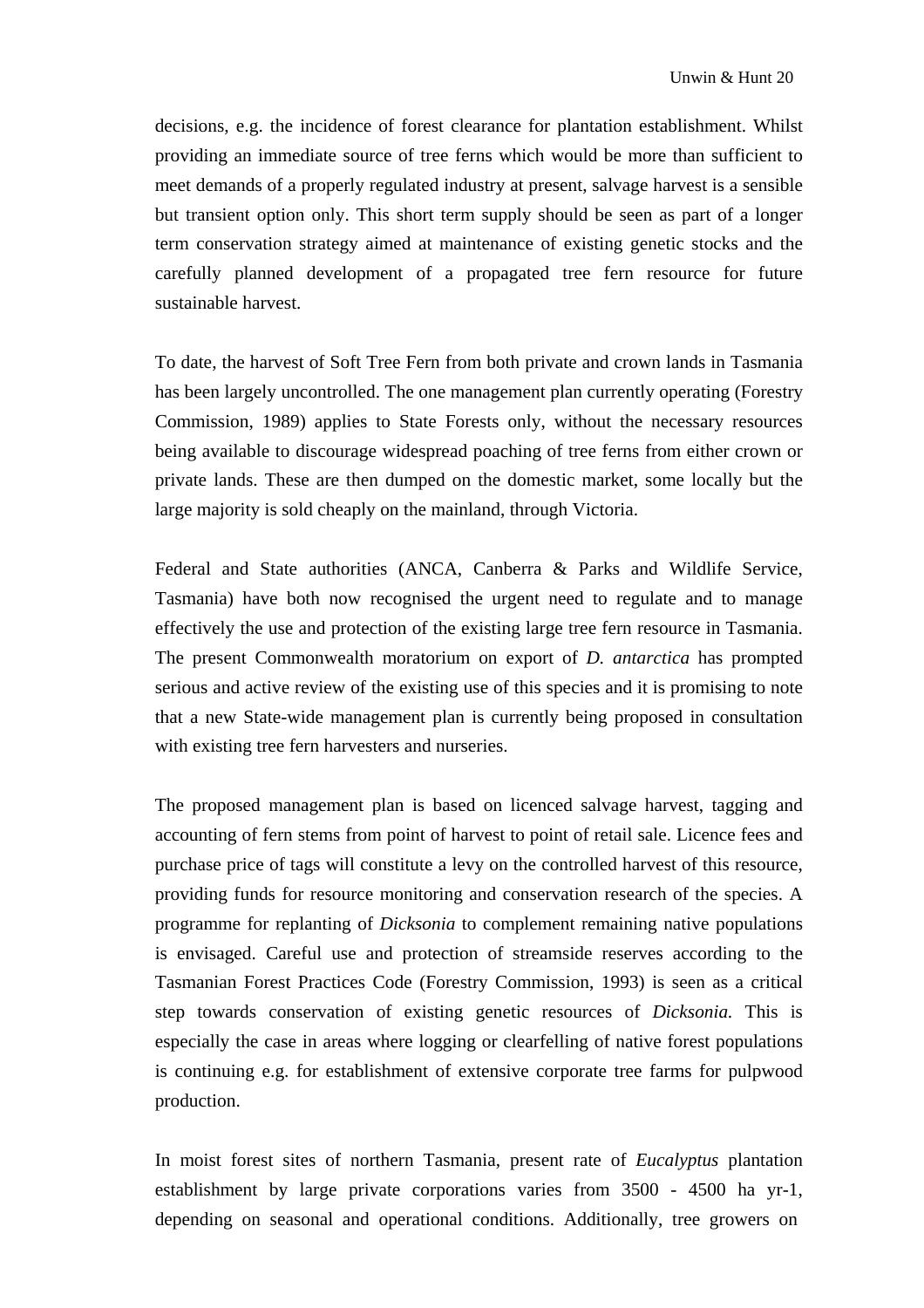smaller family-owned farm properties are becoming increasingly well organised towards sustainable harvest and export of forest products from their collective forest estate. Tree Growers Cooperatives in northern Tasmania are committed to optimal and sustainable long-term use of forest products from their farms, as a means to diversify and balance their agricultural operations, both financially and ecologically. The scale of farm forest development is ideally suited to improving productivity through small scale plantations and enrichment of disturbed native forest woodlots. Accordingly, there is particular interest in design and development of dual crop silvicultural systems suggested in this paper for *Dicksonia.* 

The conservation and management of this versatile and impressive fern species may best be considered in terms of the phased restructure and progression of the existing uncoordinated industry from salvage harvest towards propagation and sustainable silviculture. The currently proposed tree fern management plan for *Dicksonia antarctica*  provides a unique and timely opportunity to secure a sustainable future for longterm horticultural use of this species. Concurrently, the present review offers a mechanism for implementing effective research and protection of extensive native populations of this and associated fern species which currently remain in moist forest habitats of this State.

Although the existing native forest resource appears to be largely intact (Table 1), detailed assessment of individual populations has never been undertaken. This must constitute a research priority within the proposed management plan. Monitoring of tagged specimens and their source populations will assist in this regard. The absence of effective control and coordination of harvesting to date means that local populations in accessible areas have either been removed already or are increasingly threatened by poaching. Hence the present serious attempt by the Commonwealth and by Tasmania to plan for effective management of this species is decidedly a once-only opportunity for effective conservation of existing populations and natural genetic variation.

This analysis of the physiology and ecological behaviour of *D. antarctica* points cautiously but optimistically towards future directions for sustainable horticultural use of this species. The key will be to ensure that short-term strategies for management of *Dicksonia* harvest are used to promote and implement long-term protection and understanding of native forest populations.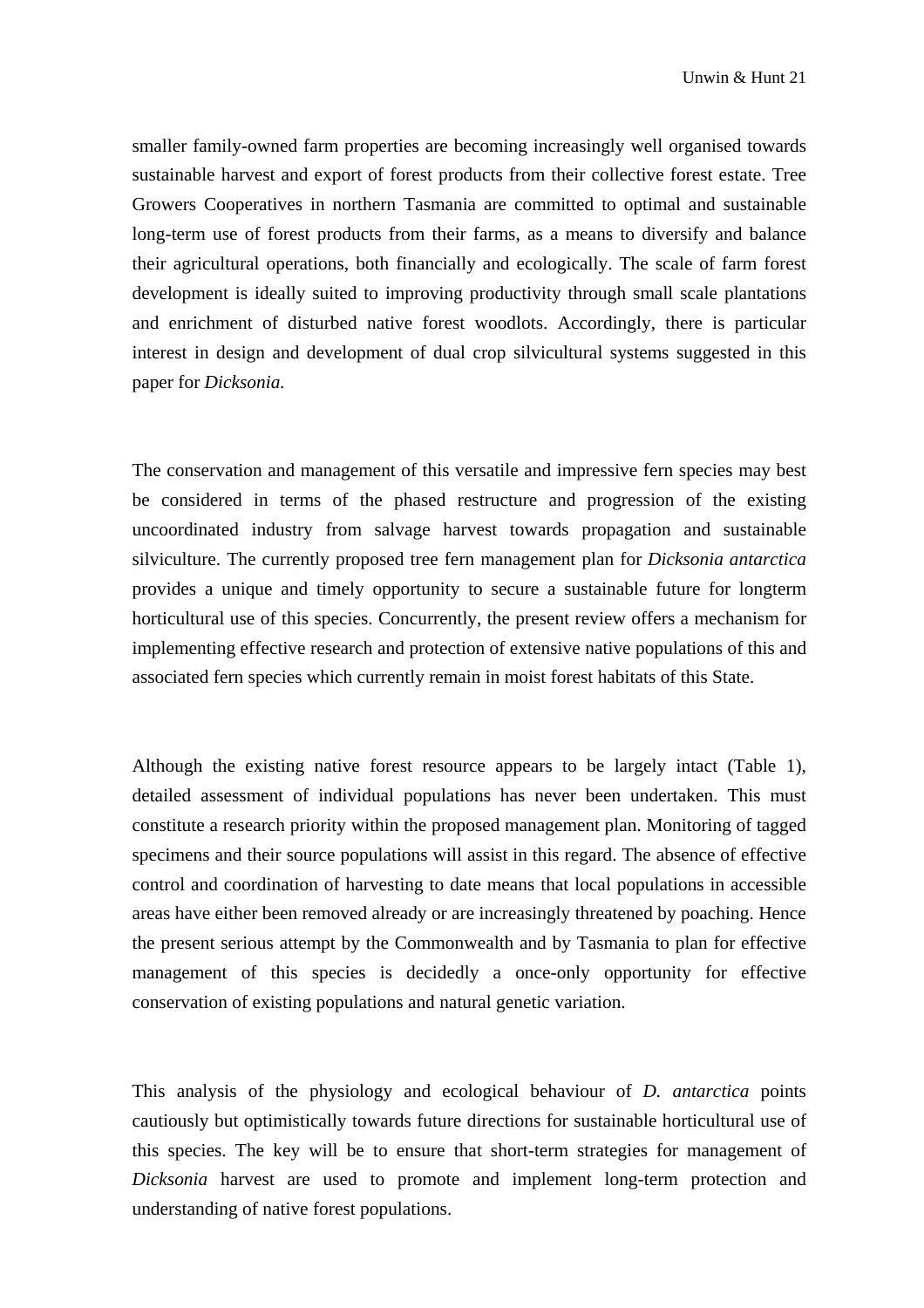We suggest that light, moisture and nutrient requirements of *Dicksonia* can be provided adequately in plantation forest understoreys or beneath disturbed native forests, without compromising either the productivity of the plantation or the ecological succession of forest gaps. Techniques for sporophyte propagation of *Dicksonia* from prolific yields of wild spores are well established (M. Garrett, pers. comm.; Goudey & Hill, 1986). *In vitro*  propagation of sporophyte tissues also offers promise in relation to cloning and multiplication of isolated or threatened genetic material. This investigation offers cautious prospects for sustainable silvicultural production of advanced adult tree ferns in moist eucalypt forests and plantation understoreys. Properly managed and supported by well-targeted research, the long-term sustainable management of *Dicksonia antarctica* for commercial horticulture seems assured.

#### **ACKNOWLEDGEMENTS**

The authors gratefully acknowledge the support of the Australian Flora Foundation RIRDC research grant and in-kind assistance of both North Forest Products P/L, Tas., and Ausfern P/L, Vic. in the study of *Dicksonia antarctica.*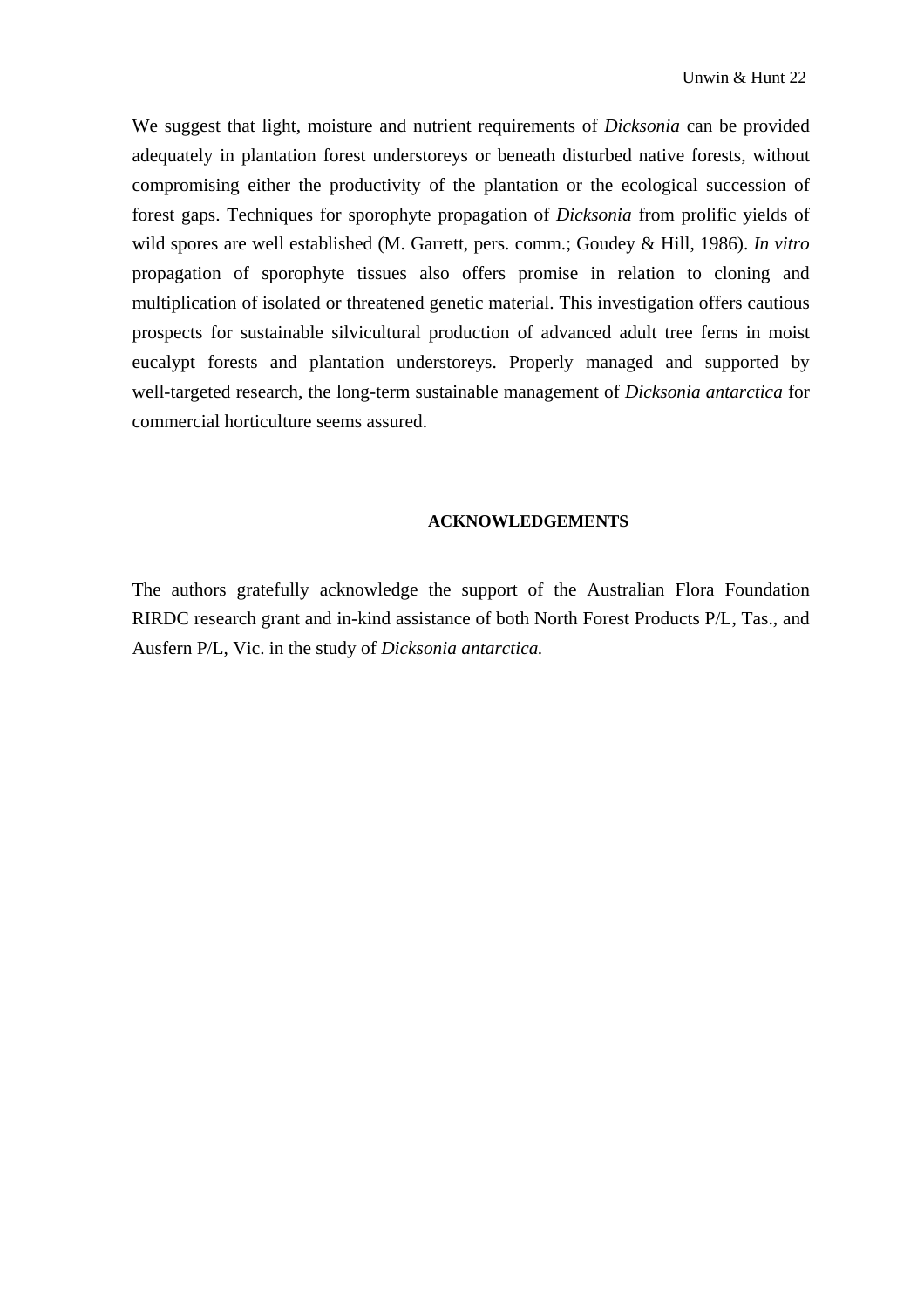#### **REFERENCES**

Black, T.A. and Kelliher, F.M. (1989). Processes controlling understorey evapotranspiration. *Phil. Trans. ser. B* 324: 207-231.

Duncan, B.D. and Isaac, G. (1986). *Ferns and allied plants of Victoria, Tasmania and South Australia.* 285 pp. Melbourne University Press, Melbourne.

Forestry Commission (1989). *Tree fern management plan.* 290 pp. Forestry Commission Tasmania, Hobart.

Forestry Commission (1993). *Forest practices code.* 98pp. Forestry Commission Tasmania, Hobart.

Goudey, C.J. & Hill, R.L. (1986). Propagation and cultivation. In: B.D. Duncan and G. Isaac (eds). *Ferns and allied plants of Victoria, Tasmania and South Australia,* pp*.*  228-237, Melbourne University Press, Melbourne.

Gould, R.E. (1972). *Cibotium tasmanense* sp. nov., a fossil tree-fern from the Tertiary of Tasmania. *Austral. J. Bot.* 20: 119-126.

Hickey, LE. (1994). A floristic comparison of vascular species in Tasmanian oldgrowth mixed forest with regeneration resulting from logging and wildfire. *Austral. J. Bot.* 42: 383-404.

Hill, R.S. (1990). Sixty million years of change in Tasmania's climate and vegetation. *Tasforests* 2: 89-98.

Hunt, M.A. (1993). Ecophysiology of *Dicksonia antarctica : comparative* water relations and the potential for dual crop silvicultural systems in *Eucalyptus* plantations. 103 pp. Honours thesis. Univ. of Tasmania, Hobart.

Jones, D.L. and Clemesha S.C. (1989). *Australian ferns and fern allies.* 232 pp Currawong Press, Sydney.

King, R. (1985). *Tresco: England's island of flowers.* 160 pp. Constable, London.

Kirkpatrick, J.B., ed. (1991). *Tasmanian native bush: a management handbook..* 352 pp. Tasmanian Environment Centre, Hobart.

Kirkpatrick, J.B. and Dickinson, K.LM. (1984). *1:500,000 Vegetation map of Tasmania.*  Forestry Commission, Hobart.

Lima, W.P. (1984). The hydrology of eucalypt forests in Australia - a review. *I.P.E.F.*  28: 11-32.

Nelson, E.C. (1992). Ferns in Ireland, cultivated and wild, through the ages. In Ide, LM., Jermy, A.C. and A.M. Paul (eds). *Fern Horticulture : past, present and future perspectives, pp* 57-86, Intercept, Andover.

Neyland, M.G. (1986). *Conservation and management of tree ferns in Tasmania.*  (Wildlife Division technical report, 86/1) 68 pp. National Parks and Wildlife Service, Tasmania.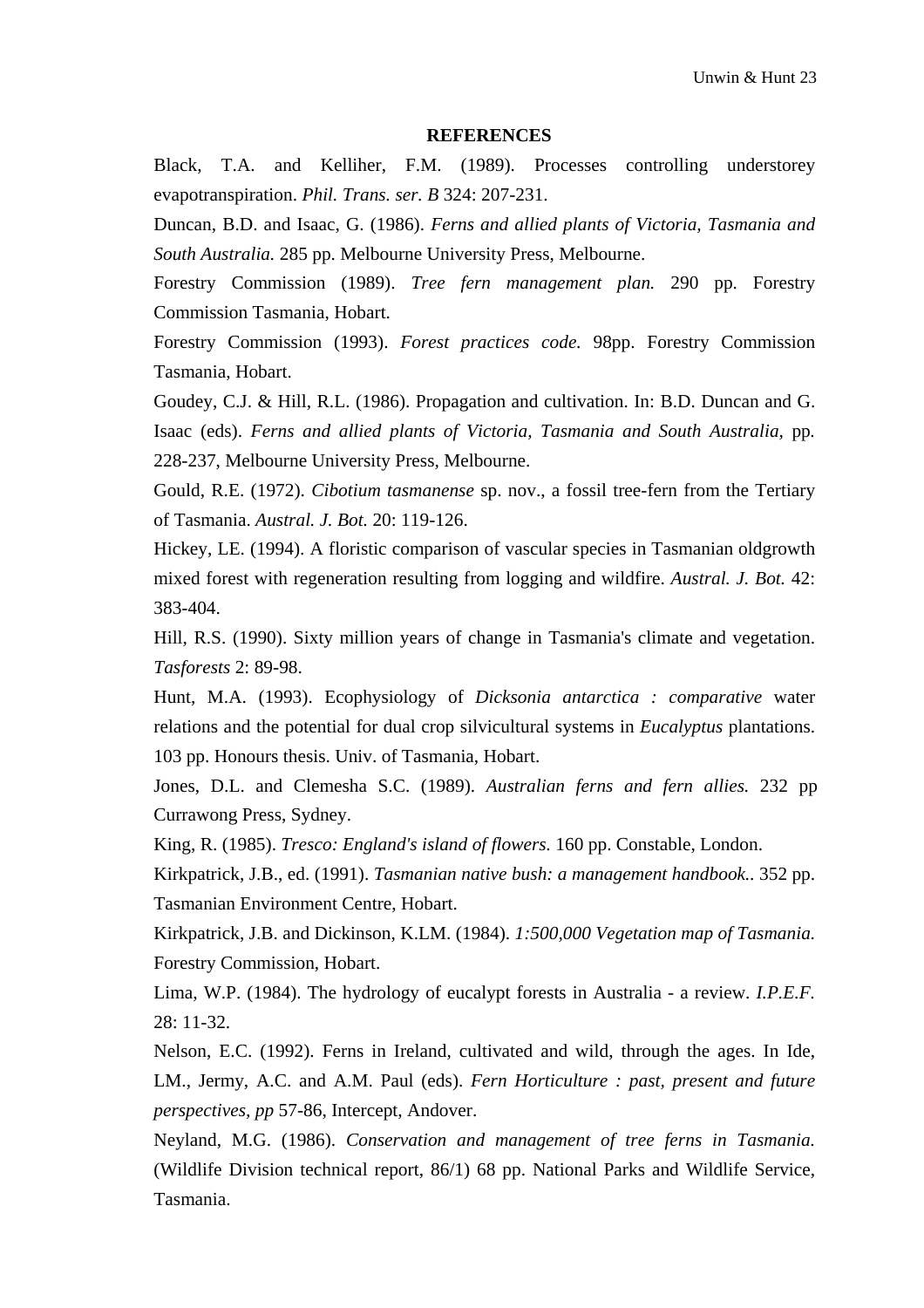Nobel, P.S. (1978). Microhabitat, water relations and photosynthesis of a desert fern, *Notholaena parryi. Oecologia* 31: 293-309.

Nobel, P.S., Calkin, H.W. and Gibson, A.C. (1984). Influences of PAR, temperature and water vapour concentration on gas exchange by ferns. *Physiol. Pl.* (Copenhagen) 62: 527-534.

Page, C.N. (1979). Experimental aspects of fern ecology. In: Dyer, A.F. (ed). *The experimental biology of ferns,* pp*.* 552-589, Academic Press, London.

Peacock, R.J. (1994). Logging impacts on populations of *Dicksonia antarctica.* In: Forestry Commission, Tas. (Unpubl. Report). *Effects of steep country logging on vegetation in Tasmania. pp.* 231-252, Forestry Commission, Hobart.

Tidwell, W.D. (1987). A new species of *Osmundacaulis (0. jonesii* sp. nov.) from Tasmania, Australia. *Rev. Palaeobot. Palynol.* 52: 205-216.

Tidwell, W.D. and Jones, R. (1987). *Osmundacaulis nerii,* a new osmundaceous species from Tasmania, Australia. *Palaeontographica, Abt. B, Palaophytol.* 204: 181-191.

Tidwell, W.D., Nishida, H. and Webster, N. (1989). *Oguracaulis banksii* gen. et sp. nov., a mid-Mesozoic tree-fern stem from Tasmania, Australia. *Pap. & Proc. Roy. Soc. Tasmania* 123: 15-25.

Tyree, M.T. and Dixon, M.A. (1986). Water stress induced cavitation and embolism in some woody plants. *Physiol. Pl.* (Copenhagen) 66: 397-405.

Unwin, G.L. (1983). Dynamics of the rainforest - eucalypt forest boundary in the Herberton Highland, north Queensland. M.Sc. thesis, James Cook Univ., Townsville.

Walter, H. and Stadelmann, E. (1974). A new approach to the water relations of desert plants. In: G.W. Brown Jr. (ed). *Desert biology 11, pp.* 213-310, Academic Press, New York.

White, M.E. (1991). *Time on our hands.* 191 pp. Reed Books, Sydney.

White, M. E. (1993). *The greening of Gondwana.* 256 pp. Reed Books, Sydney.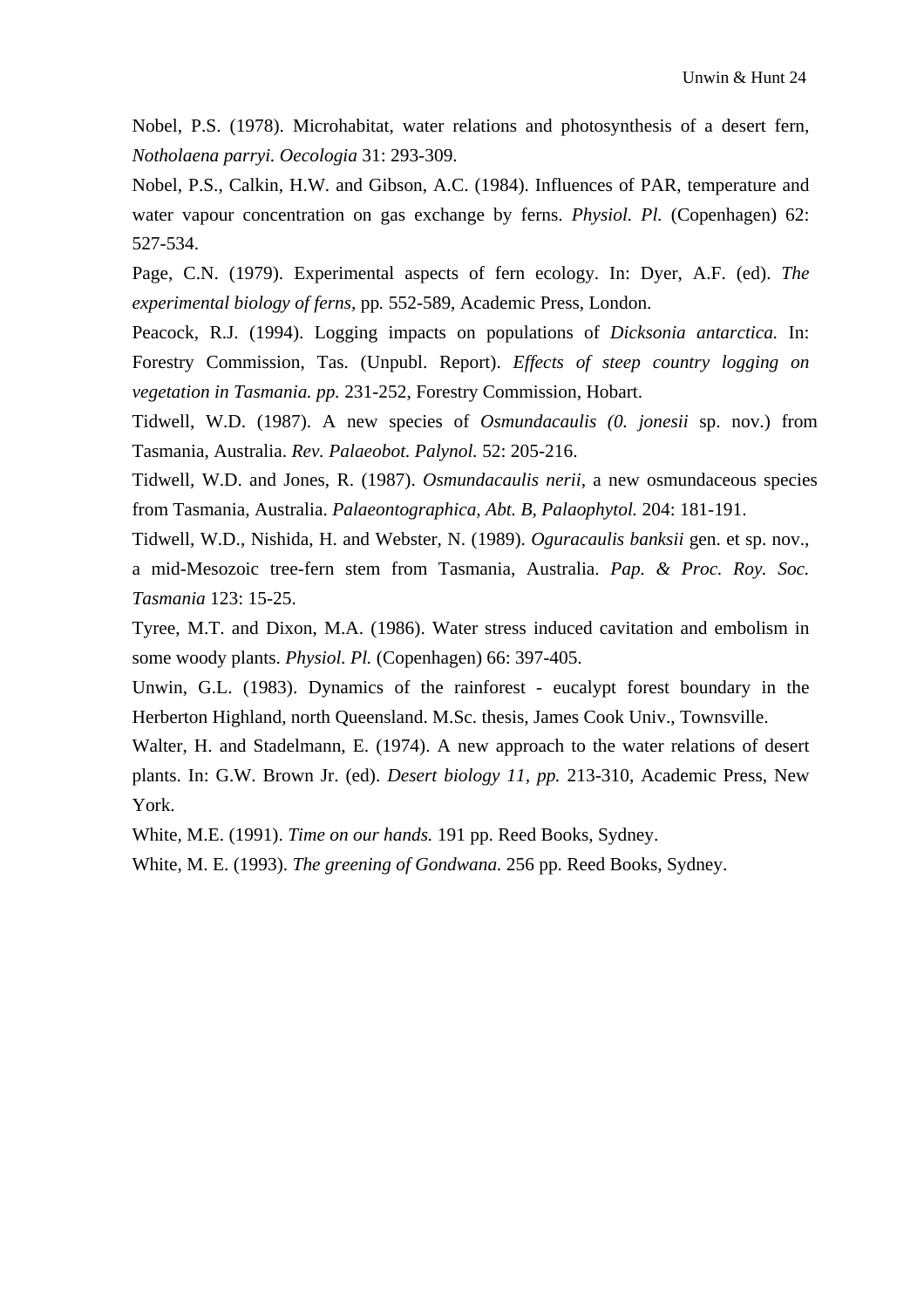#### **APPENDICES**

### **APPENDIX A. Extracts from Project Proposal**

**DATE:** 16th May 1994.

Re: **Application for Aust. Flora Foundation research grant:**

## 1. Project Title **Regeneration Biology and Silviculture of Tasmanian Soft Tree Fern** *Dicksonia antarctica .*

#### 2. Short Title **Regeneration and Silviculture of** *Dicksonia*

3. Project Duration Three (3) years, 1995-1997 incl. AFF Support required 1.2.95 - 31.12.97. Commencement date: 1 st February 1995

4. Total Grant Requested \$4200 per year for three years \$ 12,600

5. Principal Researcher **Mr Greg. Unwin** B.Sc.(For.) M.Sc. M.ASPP. M.IFA. Lecturer, Applied Biology (Forest Ecologist & Agroforester, formerly Senior Research Scientist, CSIRO.)

Address **Applied Biology, University of Tasmania** Phone 003-243822 PO. Box 1214, Fax. 003-243804 LAUNCESTON, Tas. 7250. 6. Other Personnel **Mr Mark Hunt** B.App.Sc.(Hons). CRC Temperate Hardwood Forestry University of Tasmania.

7. Location **Applied Biology, Uni. of Tas., Launceston.** and field sites in northern Tasmania.